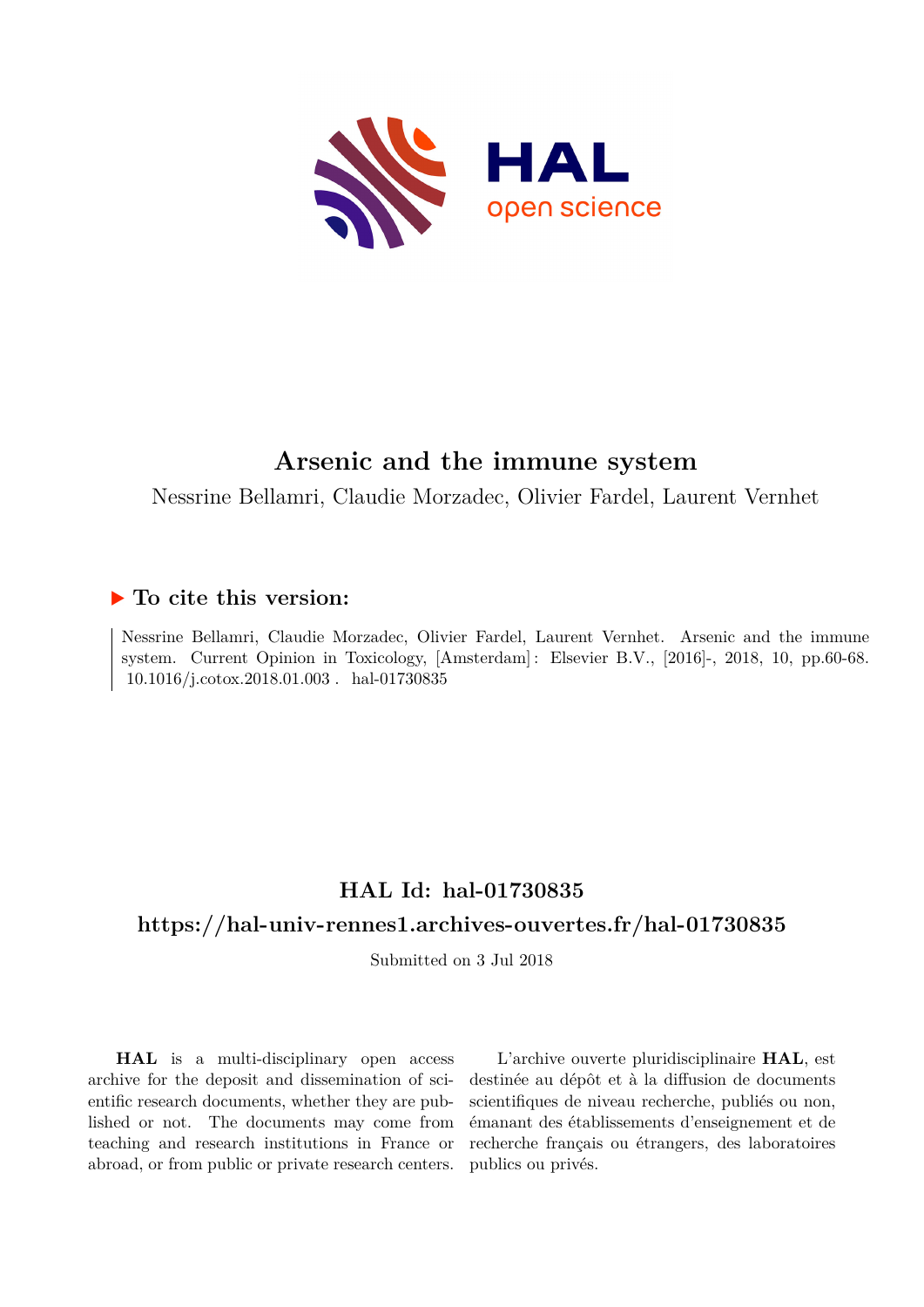## **Arsenic and the immune system**

Nessrine Bellamri<sup>1</sup>, Claudie Morzadec<sup>1</sup>, Olivier Fardel<sup>1,2</sup> and Laurent Vernhet<sup>1</sup> <sup>1</sup>UMR Inserm 1085, Institut de Recherche en Santé, Environnement et Travail (IRSET), Université de Rennes 1, Rennes, France

<sup>2</sup>Pôle Biologie, Centre Hospitalier Universitaire (CHU) Rennes, 2 rue Henri Le Guilloux, 35033 Rennes, France

**\*Corresponding author**: Laurent VERNHET, Inserm U1085, Institut de Recherche en Santé, Environnement et Travail, 2 avenue du Professeur Léon Bernard, 35043 Rennes. Phone: 33-2-23-23-48-07; Fax: 33-2-23-23-47-94; E-mail: [laurent.vernhet@univ-rennes1.fr](mailto:laurent.vernhet@univ-rennes1.fr)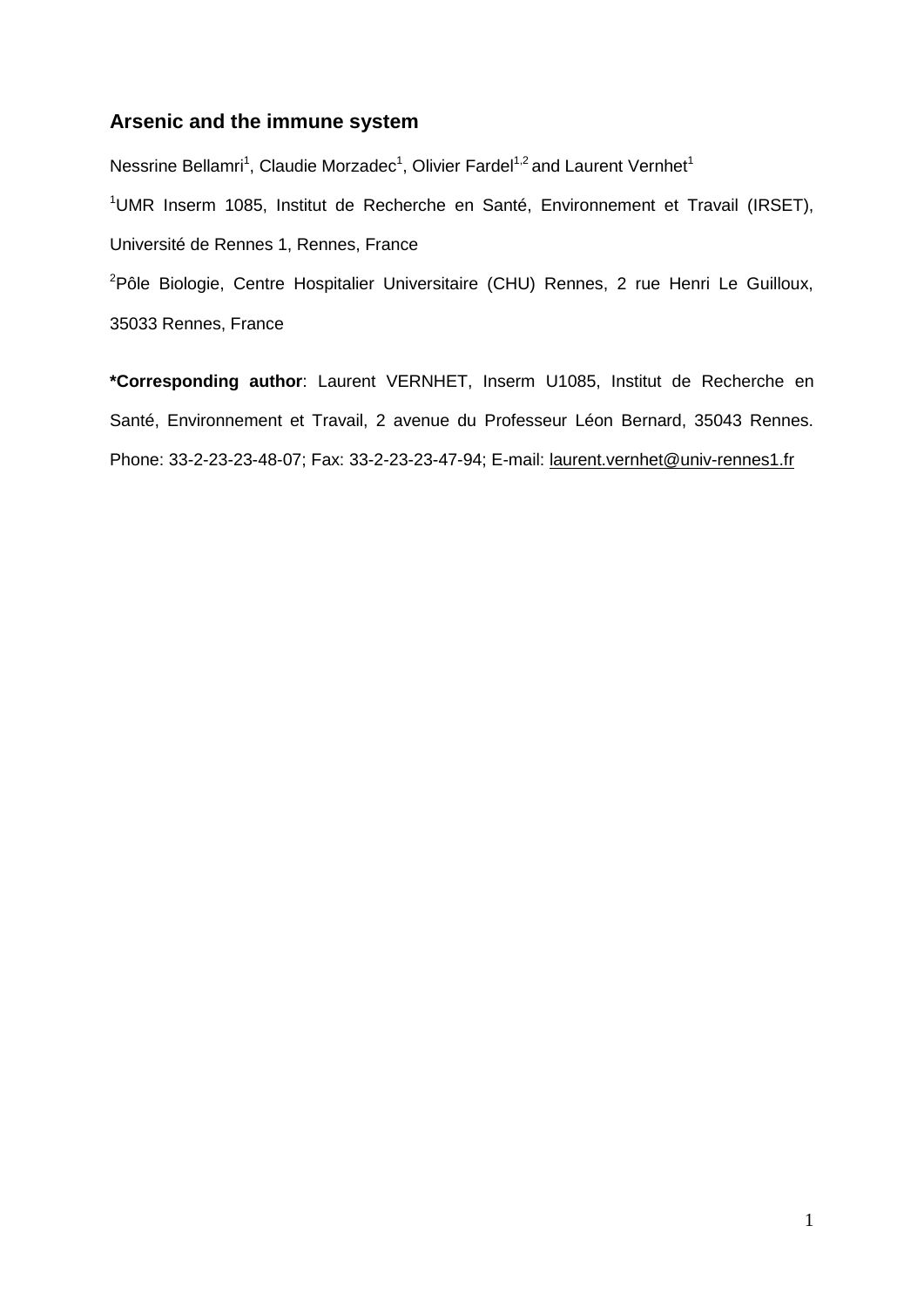#### **Abstract**

Arsenic is a metalloid to which millions of individuals are exposed worldwide, primarily through the consumption of contaminated drinking water or food items. Chronic arsenic exposure is associated with an increased incidence of several diseases, including lung infections and skin cancers. Epidemiological and experimental evidence demonstrates that the metalloid impairs the activity of both the innate and adaptive immune systems. Arsenic alters the differentiation, activation and/or proliferation of human macrophages, dendritic cells and T lymphocytes. Arsenic immunotoxicity results from intracellular oxidative lesions modulating basal gene expression or leading to DNA damage. Arsenic also induces epigenetic effects by modulating DNA methylation and post-translational histone modifications. In addition, the metalloid has recently been found to inhibit *in vitro* and *in vivo* inflammasome activities. Arsenic immunotoxicity likely contributes to the systemic effects associated with arsenic exposure by limiting immune surveillance and/or promoting inflammation. Experimental studies also suggest that the immunosuppressive effects of arsenic efficiently prevent or treat severe immune-related diseases. The purpose of this review is to summarize the current knowledge of the impact of arsenic on the immune system.

Keywords: arsenic, immunity, cell stress, DNA damages, epigenetic, immunosuppression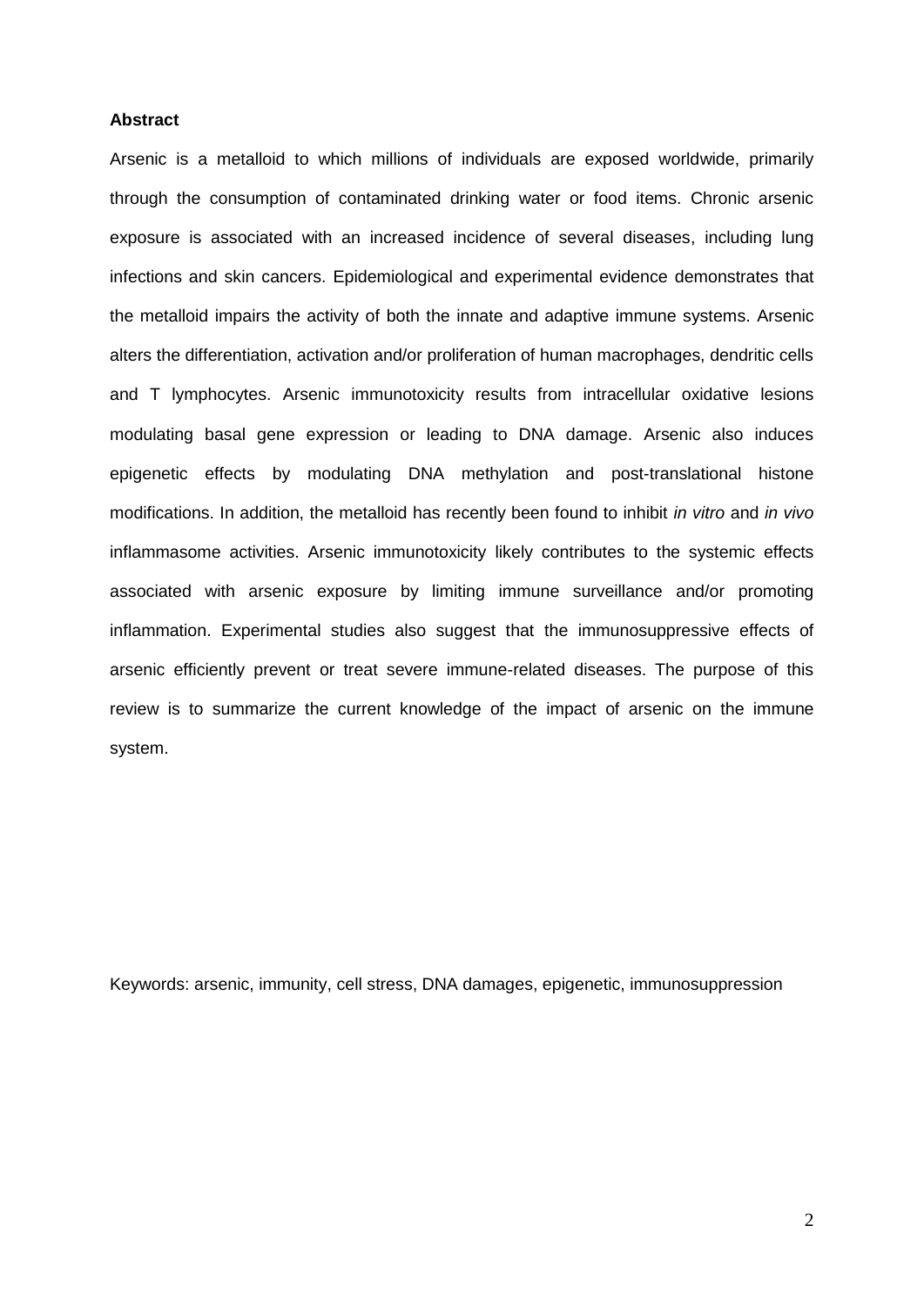#### **1. Introduction**

Arsenic is a toxic metalloid naturally present at high levels in the earth's crust in many countries worldwide. Arsenic is complexed to a sulphur atom in various mineral ores, such as arsenopyrite, orpiment and realgar. Physical, chemical and/or microbial changes in the soil can promote arsenic mobilization from minerals and its accumulation in groundwater. The consumption of contaminated drinking water is the first source of arsenic exposure for millions of individuals in several Asian and American countries [1]. Since contaminated groundwater can be used to irrigate and cook cereal crops and other food items, humans can also be exposed to arsenic though the ingestion of vegetables, fruits, grains and rice [2]. In addition, arsenic is used for various industrial activities, including the production of wood preservatives, electronics and pesticides, which can induce occupational exposures [3].

Arsenic speciation includes several inorganic and organic species in different oxidation states. Contaminated drinking water, for example, contains inorganic pentavalent and trivalent forms of arsenic, which are largely absorbed from the human gastrointestinal tract, likely through glucose, phosphate or organic anion transporters and aquaporins. In contrast to mercury or cadmium, arsenic is a metalloid that does not chronically accumulate in specific organs. This compound is rapidly metabolized in the liver through biological methylation, oxidation/reduction and glutathione conjugation. Arsenic biotransformation generates reactive mono- and -dimethylated metabolites that likely contribute to its systemic effects [2].

Arsenic toxicity has been extensively reviewed in several recent articles [1–3]. Chronic ingestion of low concentrations of arsenic initially induces skin lesions but can be toxic to many other organs [4]. Long terms effects primarily include cutaneous, respiratory, neurodevelopmental, hepatic, endocrine and cardiovascular disorders [4]. This metalloid is classified by the IARC as a carcinogenic compound for humans (group 1), and epidemiological studies have clearly demonstrated that arsenic significantly increases the incidence of skin, bladder and lung cancers [3]. In addition, arsenic modulates the activity of both innate and adaptive immunity by various cellular and molecular mechanisms.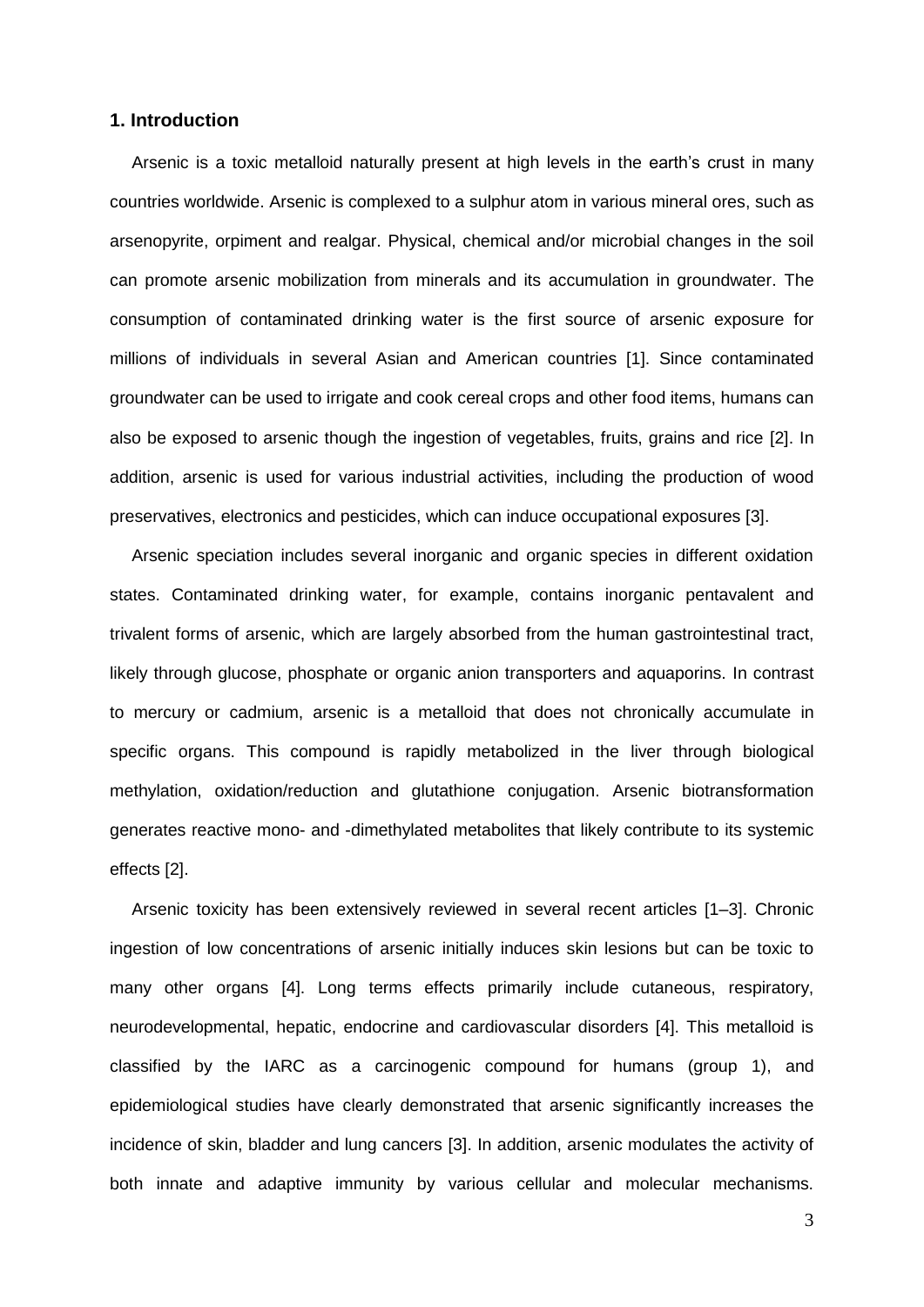Immunomodulation likely promotes arsenic systemic toxicity, which results from environmental or occupational exposure. However, specific immunosuppressive effects of arsenic may also be beneficial for the treatment of certain immune-related diseases. Thus, the purpose of this review is to summarize our current knowledge on arsenic immunotoxicity.

### **2. Effects of arsenic on immune cells**

## *2.1 Macrophages and dendritic cells (DCs)*

Macrophages and DCs are professional phagocytes that control innate immunity and regulate immune surveillance against infections and cancers. Monocytes constitute major precursors of both macrophages and DCs, especially during inflammatory states. Monocytes migrate in tissues where they differentiate into mature phagocytes. A primary function of macrophages is to engulf and digest microbes, cellular debris and cancer cells by phagocytosis. In response to infection or tissue damage, macrophages secrete a large spectrum of cytokines according to their local environment. Chronic exposure to arsenic significantly impairs the *ex-vivo* differentiation of peripheral blood monocytes into mature macrophages. Banerjee et al. [5] reported that monocyte-derived macrophages from arsenicexposed individuals with skin lesions exhibited reduced cell adhesion capacity, F-actin expression, nitric oxide production and phagocytic activity. *In vitro*, 0.5 to 2 µM arsenic trioxide (ATO) was shown to block the differentiation of human peripheral blood monocytes into functional macrophages by repressing NF-KB-related survival pathways [6]. Short treatments of human mature macrophages with non-cytotoxic arsenic concentrations (1 to 5 µM, 6 h) was shown to inhibit the transcriptional activity of the liver X receptor, resulting in the decreased expression of its target genes, ABCA1 and SREBP-1c, and impaired cholesterol efflux [7]. Prolonged treatment (3 to 6 days) with ATO was shown to dedifferentiate macrophages into CD14-expressing monocytic-like cells, notably through the reorganization of the actin cytoskeleton [8]. Metalloid-exposed macrophages display increased secretion of the pro-inflammatory chemokines CXCL2 and CCL18 and a decreased expression of several macrophage markers, including metalloproteinase 7, 9 and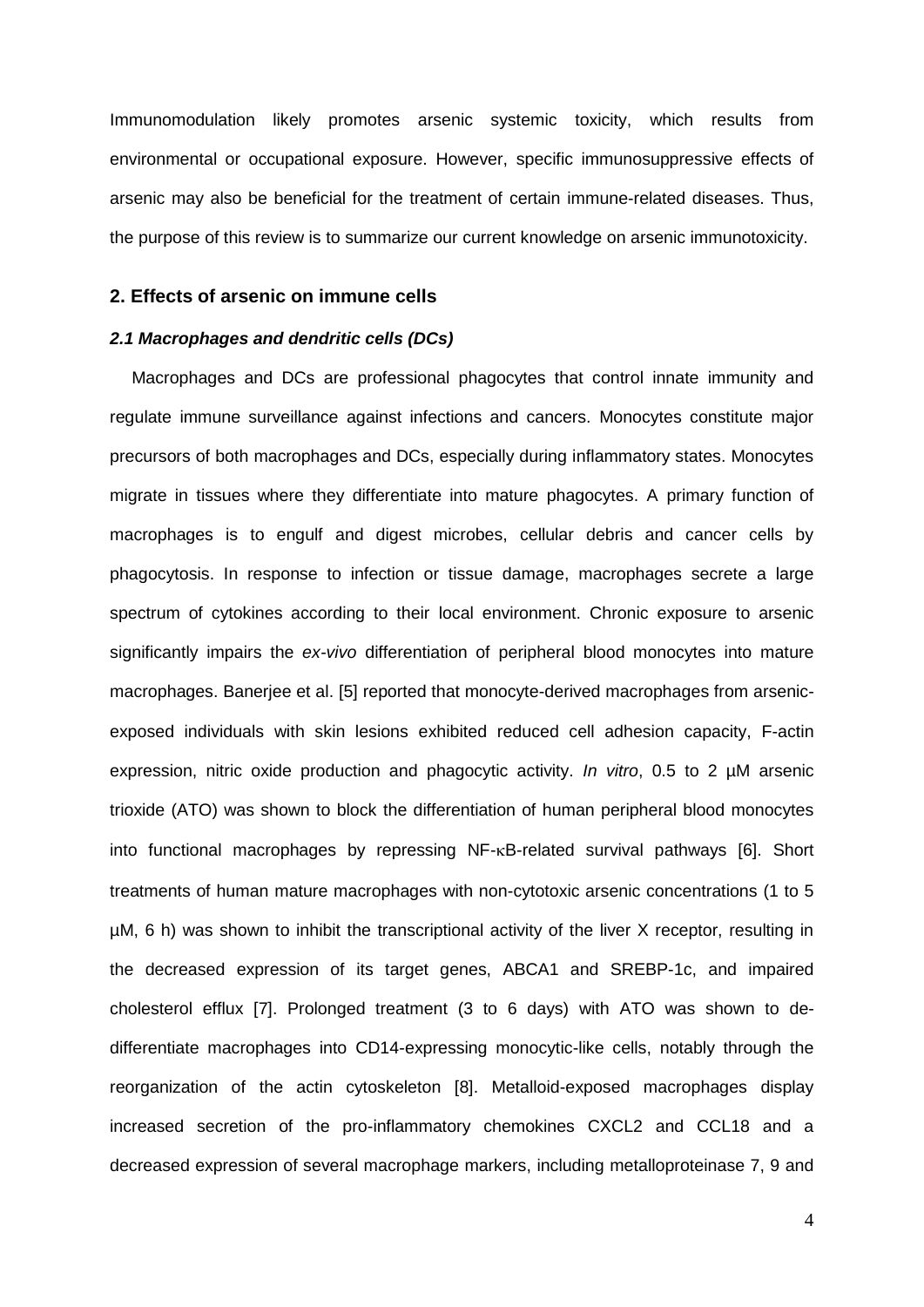12 [8,9]. Moreover, these macrophages exhibit an enhanced pro-inflammatory response to the lipopolysaccharide (LPS) endotoxin. Increased exposure to arsenic through contaminated drinking water is also positively correlated with high CD14 expression on monocytes and with elevated plasma levels of pro-inflammatory cytokines, including  $TNF\alpha$ , and IL-8 [10,11].

Recent studies have shown that arsenic alters the functions of microglia, which are the resident macrophages found in the central nervous system [12,13]. The metalloid notably increased  $ex$ -*vivo* secretion of IL-6 and TNF- $\alpha$  from microglia isolated from mice exposed for 7 days to 0.38 mg/kg arsenite [12]. *In vitro*, the supernatant of arsenic-exposed-microglial cultures induced murine neuronal cell death [14]. The death process did not result from inflammation but was, rather, caused by a critical cystine/glutamate imbalance induced by arsenic in the microglia. These specific effects may contribute to the increased incidence of developmental neurotoxicity in children chronically exposed to arsenic [15].

DCs are primary antigen-presenting cells that link innate immunity to adaptive immunity. Once activated by infectious agents or tumor cell antigens, DCs migrate in the peripheral lymph nodes where they activate T cells and promote their polarization. At low concentrations (0.1 to 0.5 µm), arsenite does not block the ability of mature DCs to activate the proliferation of human T cells *in vitro*, but it significantly inhibits the secretion of IL-12p70 and IL-23, two interleukins that enhance T cell polarization [16]. At concentrations higher than 1 µM, arsenic blocks myeloid DC differentiation by inducing monocyte necrosis [16], and it decreases the phagocytic activity of immature DCs [17]. These *in vitro* experimental results need to be confirmed by investigating DC functions in chronically exposed individuals. Nevertheless, various reports have shown that quantitative losses and structural lesions of Langherans cells, which are rather similar to dermal DCs, are specifically detected in the skin lesions of exposed individuals [18,19]. Although arsenic can clearly alter DC-induced T cell activation, a specific effect of the metalloid on antigen presentation by DCs remains to be demonstrated.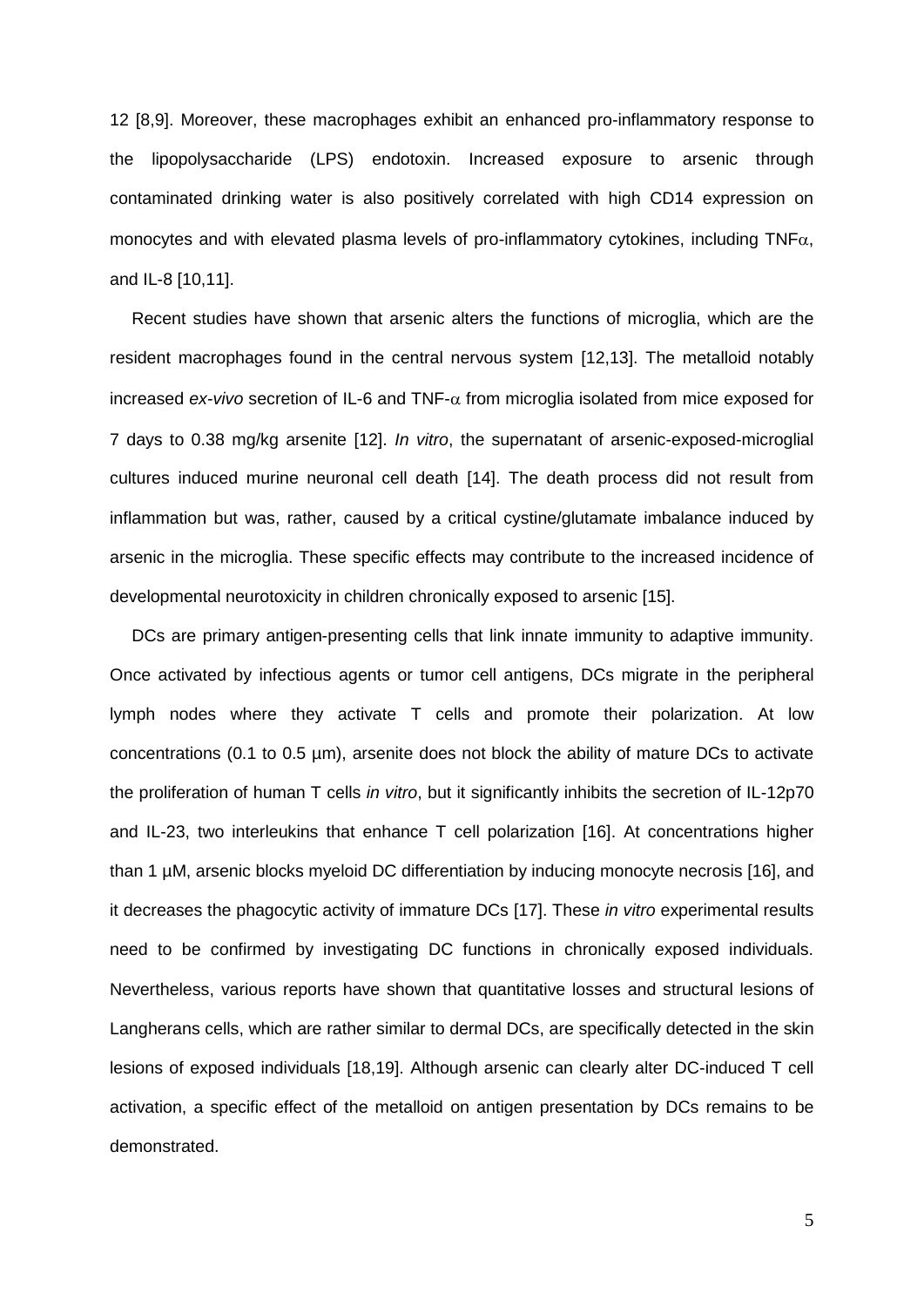#### *2.2 Lymphocytes*

T and B lymphocytes mediate the cellular and humoral responses of adaptive immunity, respectively. The activation of T lymphocytes by DCs stimulates their proliferation and differentiation into various CD4+ T helper cell subtypes and CD8+ T cytotoxic cells. Numerous studies have demonstrated that arsenic markedly alters both the number and function of human T lymphocytes. Specifically, chronic arsenic exposure is correlated with decreased percentages of peripheral blood CD4+ T cells and CD4/CD8 ratios in children and adults and with reduced *ex-vivo* proliferation of activated T lymphocytes [20–22]. Wu et al. [10] reported that the expression of various pro-inflammatory cytokines, growth factors and chemokines were upregulated in non-stimulated blood lymphocytes isolated from high arsenic-exposed individuals. The transcript levels of IL-1 $\beta$ , IL-6, chemokine C-C motif 2/monocyte chemotactic protein-1 (CCL2/MCP-1), chemokine C-X-C motif ligand 1/growthrelated oncogene alpha (CXCL1/GRO1), CXCL2/GRO2 and matrix metalloproteinase 1 (interstitial collagenase) were significantly increased in lymphocytes from individuals with the highest arsenic blood concentrations (9.6 to 46.5 µg/L). Nevertheless, the *ex-vivo* secretion of IL-2 from lymphocytes activated with phytohemaglutinin or concanavalin-A was negatively correlated with urinary arsenic levels [20,21]. *In vitro* experiments have confirmed that low and non-cytotoxic arsenite concentrations significantly repress both the proliferation and IL-2 secretion of human activated T cells [23,24]. Moreover, studies have revealed that the metalloid selectively inhibits the differentiation of T helper 17 lymphocytes by specifically repressing IL-17 expression, a cytokine that increases anti-infectious defenses but also promotes inflammation in several auto-immune diseases [25]. The *In vitro* inhibition of T cell proliferation is sex-dependent, i.e*.,* the inhibition is more potent in peripheral blood lymphocytes isolated from females [26]. *In utero,* arsenic exposure also decreases the percentage of CD4+ T cells in the cord blood [27] and alters the thymic function in newborns [28]. In fact, recent studies carried out on murine models showed that chronic arsenic exposure affects the differentiation of T cell precursors in the thymus. Exposure to low doses of arsenite (< 0.1 mL/L) in drinking water for 30 days increases the numbers of CD4+ CD25+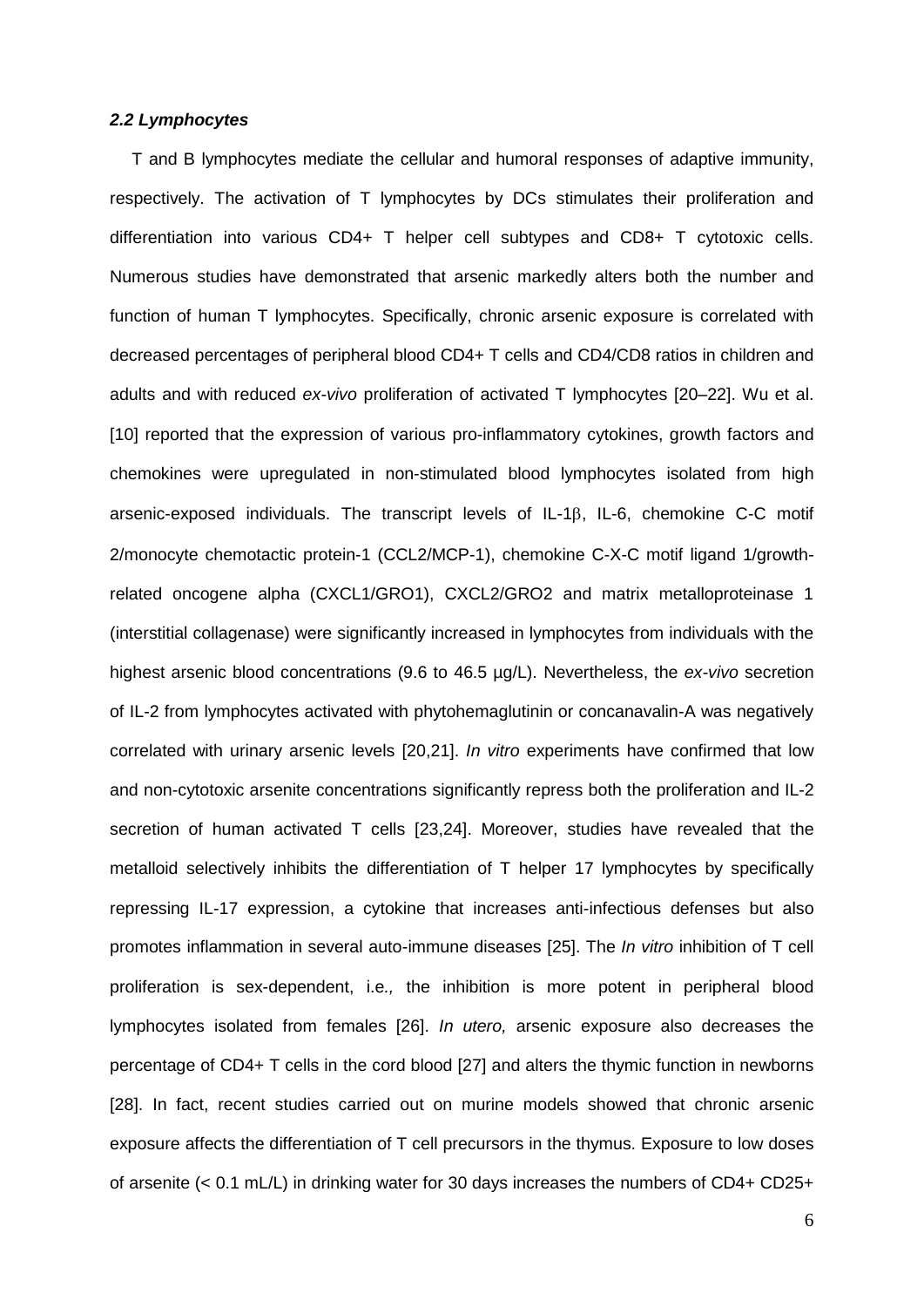FoxP3-expressing cells, also known as natural regulatory T (nTreg) cells, in the thymus of male Swiss albinos mice [29]. Oral arsenite gavage (0.038 to 3.8 ppm) of male Balb/c mice for 30 days specifically promotes the CD4 lineage in the thymus without affecting the tissue ultrastructure [30]. However, this treatment also triggers the differentiation of splenic CD4+ T cells into nTreg cells and induces immunosuppression. Further research is thus required to determine the role of nTreg cells in the immunotoxic effects of arsenic in humans.

B lymphocytes, or B cells, mediate humoral immunity by producing and secreting antibodies. In contrast to T cells, the impact of arsenic on human B cells remains to be fully characterized. At low concentrations (0.1 to 2 µM), arsenite has either no effect or modest effects on the *in vitro* CD40L-dependent Immunoglobulin M antibody-forming cell response of human isolated naïve B lymphocytes, whereas this concentration of arsenite markedly reduces the same response of murine B cells [31]. Arsenite and its monomethylated trivalent metabolite, monomethylarsonous acid, have also been demonstrated to reduce *in vivo* and *in vitro* murine pre-B cell development from hematopoietic stem cells, likely by interfering with IL-7 signaling, and to repress murine humoral immunity [32,33]. It will be interesting to confirm these results with human B cells.

#### **3. Molecular basis of arsenic immunotoxicity**

#### *3.1 Oxidative stress and DNA damage*

Arsenic is a pro-oxidant metalloid that forms stable complexes with vicinal thiol residues in several proteins and increases the levels of reactive oxygen (ROS) in several cell types, including macrophages and lymphocytes [8,34]. Previous reports suggest that the effects of arsenic on the viability and functions of macrophages, DCs or lymphocytes can result from oxidative stress and related DNA damage. In this context, at non cytotoxic concentrations (< 1 µM), ATO produces ROS in human monocyte-derived macrophages by directly activating NADPH oxidase at the plasma membrane [8]. To stimulate this superoxide-generating enzymatic complex, the metalloid induces the phosphorylation and subsequent membrane translocation of the p47*phox* NADPH oxidase partner through a Rho-kinase/p38-kinase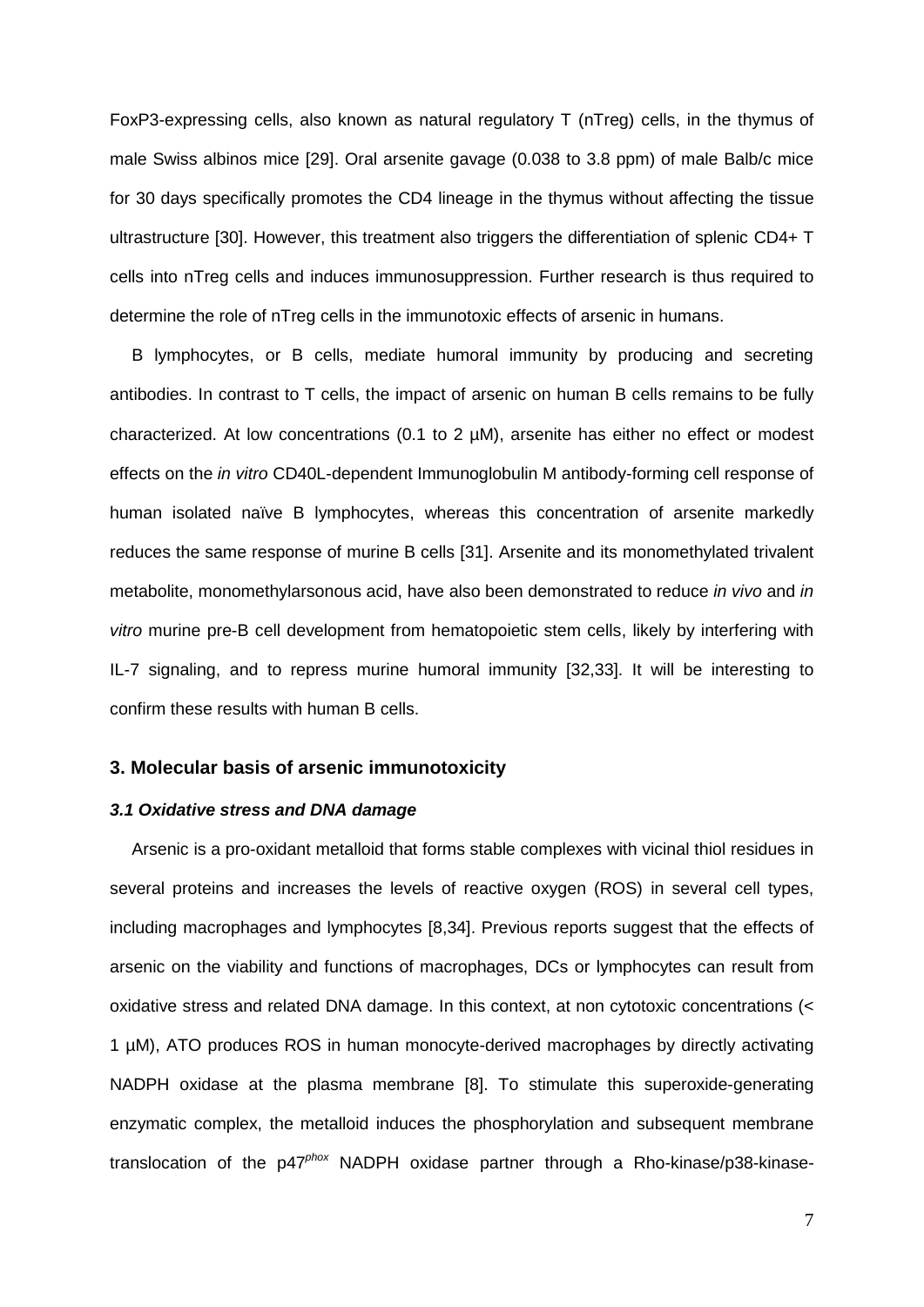dependent signaling pathway. Arsenic may also produce ROS and disrupt macrophage functions by inducing the unfolded protein response [35]. At a higher concentration (5  $\mu$ M), ATO significantly reduces the mitochondrial transmembrane potential, increases ROS levels and triggers caspase-dependent apoptosis in human CD4+ and CD8+ T cells [36]. ROS likely contribute to the DNA damage detected in peripheral blood lymphocytes either isolated from arsenic-exposed individuals or treated *in vitro* with arsenical compounds, by eliciting 8 hydroxy-2'-deoxyguanosine adducts and/or repressing DNA repair [34,37,38]. In addition to inducing DNA damage, arsenic impairs gene expression in human immune cells by modulating redox-sensitive signaling pathways. Notably, prevention of oxidative stress by an NADPH oxidase inhibitor or an antioxidant blocks CCL18 and CXCL2 gene expression in arsenic-exposed macrophages [8,39]. In addition, in response to cell stress, the transcription factor NRF2 not only regulates the induction of several antioxidant genes but also mediates the arsenic-dependent inhibition of IL12 gene expression in human mature DCs [40].

#### *3.2. Epigenetic effects*

Molecular epidemiological studies have suggested that arsenic can regulate gene expression in white blood cells by modifying the epigenome. Increased arsenic exposure through consumption of contaminated drinking water has been positively associated with global DNA methylation in the peripheral blood mononuclear cells of Bangladeshi adults [41,42]. Niedzwiecki et al. (2013) notably reported that the highest DNA methylation levels are measured in individuals with the highest arsenic exposure [42]. However, subtle modifications of DNA methylation can also be detected at the gene level. Indeed, in chronically exposed individuals, increased arsenic exposure either reduces or enhances the methylation levels of various genes involved in major cell functions, such as lipid metabolism, intracellular pH regulation or the nuclear factor  $\kappa$ B signaling pathway [43]. Similarly, Engström et al. [44] reported that increased arsenic exposure was associated with significant alterations of the CD4+ T cell methylome in Argentinean women. Both hypo- and hypermethylated regions were detected in genes regulating T cell activation and differentiation.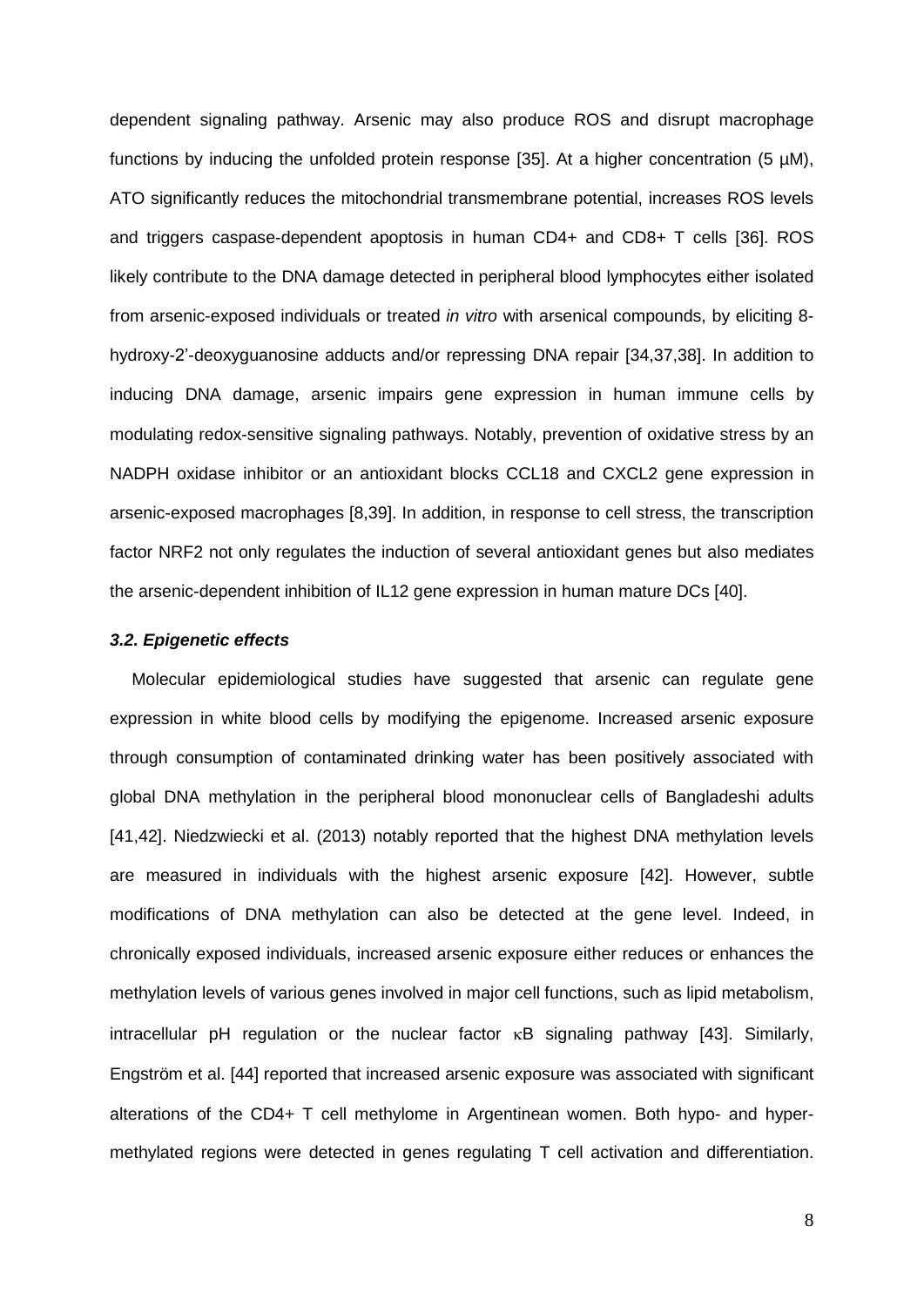Interestingly, among these genes, Engström et al. found that the interferon regulatory factor 1 (IRF1) gene was hyper-methylated and its expression was decreased. In contrast, the ras homolog family member H (RHOH) gene was hypo-methylated and its expression was upregulated. Although these results suggest that arsenic exposure may alter gene expressions by differentially modulating gene methylation levels, additional studies are warranted to assess the causality and clinical significance of this phenomenon. In addition to DNA methylation, other post-translational histone modifications have also been identified in peripheral blood mononuclear cells of adults exposed to arsenic [45,46]. Notably, Chervona et al. (2012) reported that in Bangladeshi adults exposed to water containing up to containing 500 µg/L arsenic, total urinary arsenic concentration was positively correlated with the level of histone 3 lysine 9 di-methylation (H3K9me2) and inversely correlated with H3K9 acetylation [45]. Other post-translational histone modifications associated with arsenic exposure differed in a sex-dependent manner. For example, arsenic concentration in water was positively associated with H3K4me3 and H3K27me3 among females but negatively correlated with the same modifications among males. Finally, Pournara et al. (2016) reported that the impacts of arsenic on histone residues could also differ between CD4+ and CD8+ T cells [46]. Increased arsenic exposure in drinking water was negatively correlated with H3K9me3 in CD4+ T cells but not in CD8+ T cells. Metalloid effects on histone residues are thus complex, depending on the cell types and sex, and these effects need to be further explored for a better understanding of their biological significance.

#### *3.3. Inhibition of inflammasomes*

Inflammasomes are cytoplasmic multiprotein complexes that specifically control the activation of the caspase 1-dependent cleavage of the pro-inflammatory cytokines IL-1 $\beta$  and IL-18 into their active forms. These complexes are primarily generated in macrophages exposed to pathogen-derived stimuli (bacterial toxins), self-derived molecules (uric acid, ATP) and environmental contaminants (silica, asbestos) [47]. They are composed of nucleotide-binding oligomerization domain-like receptor (NLR) proteins that act as stimuli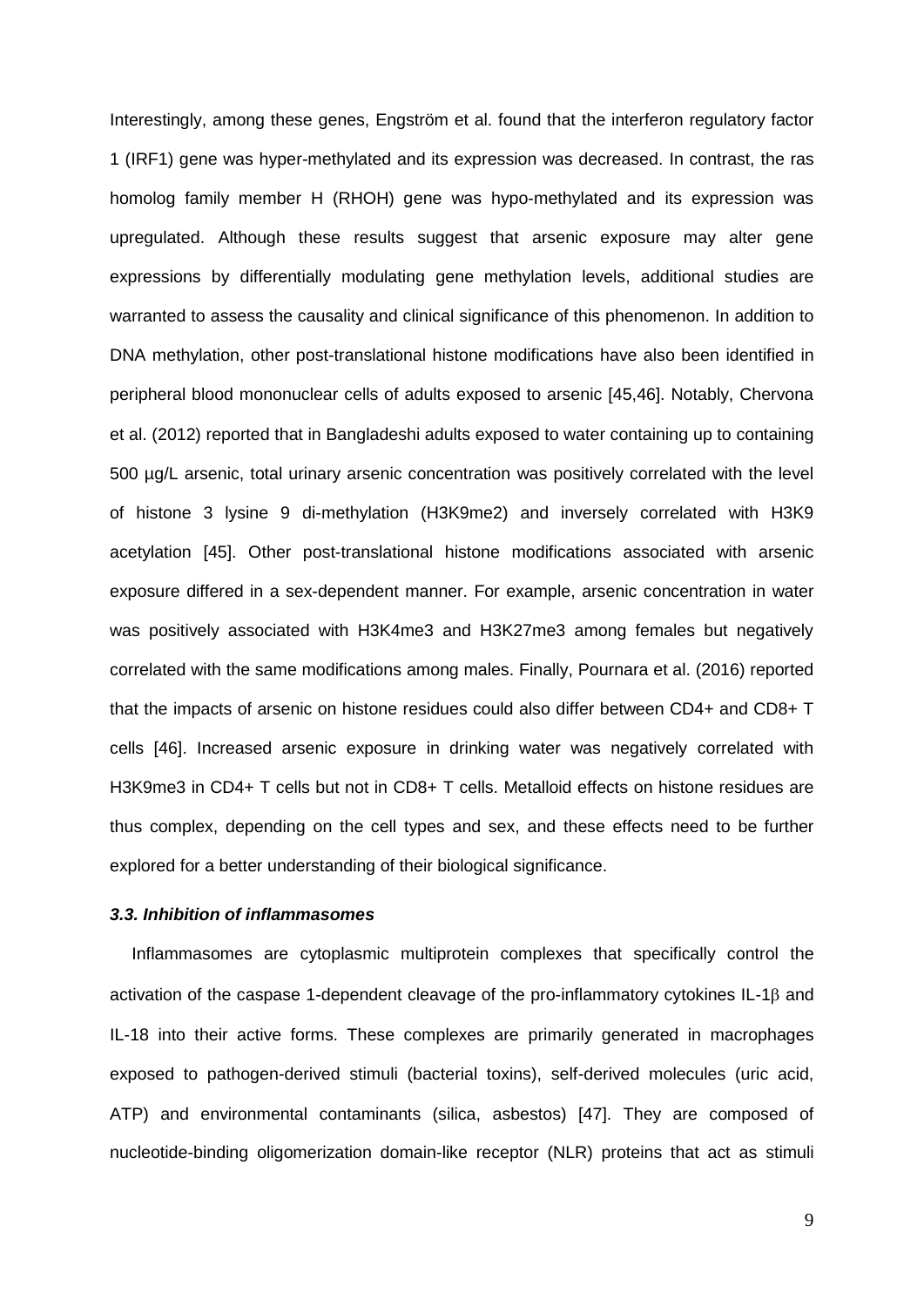sensors. *In vitro*, arsenite and ATO inhibit the NLRP1, NLRP3 and NAIP5/NLRC4 inflammasomes in murine bone marrow-derived macrophages exposed to their respective activating stimuli [48]. Maier et al. [48] demonstrated that, *in vivo*, arsenite delays the NLRP1-mediated death of mice exposed to anthrax lethal toxin and reduces NLRP3 dependent inflammation in mice treated with monosodium urate crystals. Arsenic blocks the maturation of pro-IL-1<sup>8</sup> by preventing the autoproteolytic and substrate cleavage activities of caspase-1 in murine macrophages [48]. Low concentrations of ATO (0.1 to 1 µM), which fail to repress the upregulation of IL-1 $\beta$  mRNA caused by LPS in human monocyte-derived macrophages (Figure 1A), inhibit the silica-induced secretion of active IL-1 $\beta$  in the macrophage supernatant (Figure 1B). These results suggest that ATO directly impairs the inflammasome activity of human macrophages, i.e., it suppresses the cleavage of pro-IL-18. Inflammasome complexes may thus constitute important molecular targets of arsenic in humans.

#### **4. Consequences of arsenic immunotoxicity in humans**

#### *4.1 Contribution to diseases associated with chronic environmental exposure*

As described above, arsenic exerts pleiotropic effects on immune cells, which may initially result in the suppression of major immune functions. Notably, arsenic decreases bacterial phagocytosis by macrophages, reduces T cell proliferation and markedly represses the secretion of pro-inflammatory cytokines by activated DC and T cells. These inhibitions can increase the susceptibility to infection by limiting pathogen eradication. Arsenic-induced immunosuppression likely increases the incidence of lower respiratory tract infections and diarrhea, which frequently develop in young exposed children from low-income countries [49,50]. Particularly, increased arsenic exposure was found to promote pulmonary tuberculosis in Chile [50] and visceral leishmaniosis in India [51]. In a murine model, chronic exposure to low doses of arsenic also increased morbidity of influenza A infection by repressing DC-mediated immune responses in mice [52]. In addition, immunosuppression impairs the surveillance and killing of tumorigenic cells, which may promote lung and skin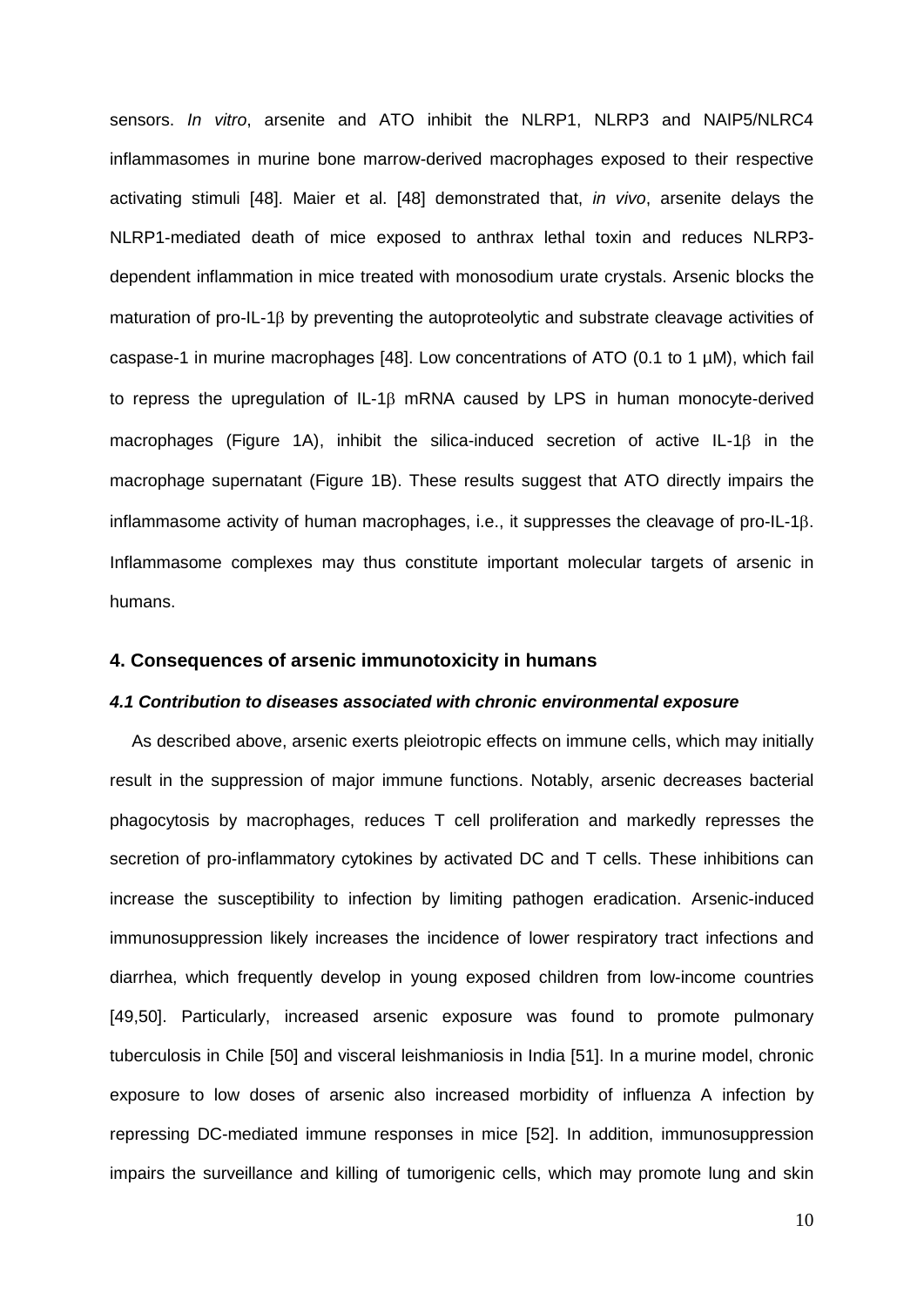cancer associated with arsenic exposure [53]. Conversely, arsenic may induce a basal inflammatory state by increasing the secretion of molecules such as  $TNF-\alpha$  and IL-8 from monocytes/macrophages and lymphocytes. Chronic inflammation and secretion of growth factors, such as IL-8, can also establish microenvironments supportive of tumor development [54]. Epidemiological studies carried out in various countries demonstrate that arsenic significantly increases the risk of atherosclerosis [55,56]. Several mechanisms may contribute to the development of atherosclerosis, including general pro-inflammatory cytokine secretion [10], increased ROS production [8], enhanced monocyte adhesion to vascular endothelium [57] and reduced cholesterol efflux from macrophages [7]. In murine models, at least, methylated metabolites and arsenic-3-methyltransferase play major roles in these proatherogenic effects of arsenic [58].

#### *4.2. Potential beneficial effects of arsenic-induced immunosuppression*

Recently, various experimental studies have suggested that the immunosuppressive properties of arsenic may reduce or treat severe immune-related diseases. Indeed, ATO prevents the development of a lupus-like syndrome in MRL/lpr mice by eliminating activated T cells that cause lymphoproliferation and skin, lung and kidney damage [59]. ATO also abrogates chronic sclerodermatous graft-versus-host disease that follows allogenic hematopoietic stem cell transplantation in a murine model [60]. The metalloid inhibits the alloreactive process by selectively killing activated DCs and CD4-positive T cells. In addition, ATO prolongs cardiac and islet allograft survival in acute rejection murine models through the repression of alloreactive CD4+ and CD8+ memory T cells [61–63]. Finally, the fact that arsenic blocks inflammasome activity and the subsequent IL-1 $\beta$  production in human macrophages suggests that arsenic may limit chronic inflammation in severe inflammasomemediated disease [47].

## **5. Conclusions**

Many human population-based and/or experimental studies strongly suggest that arsenic exerts potent immunotoxic effects towards key human immune cells, such as macrophages,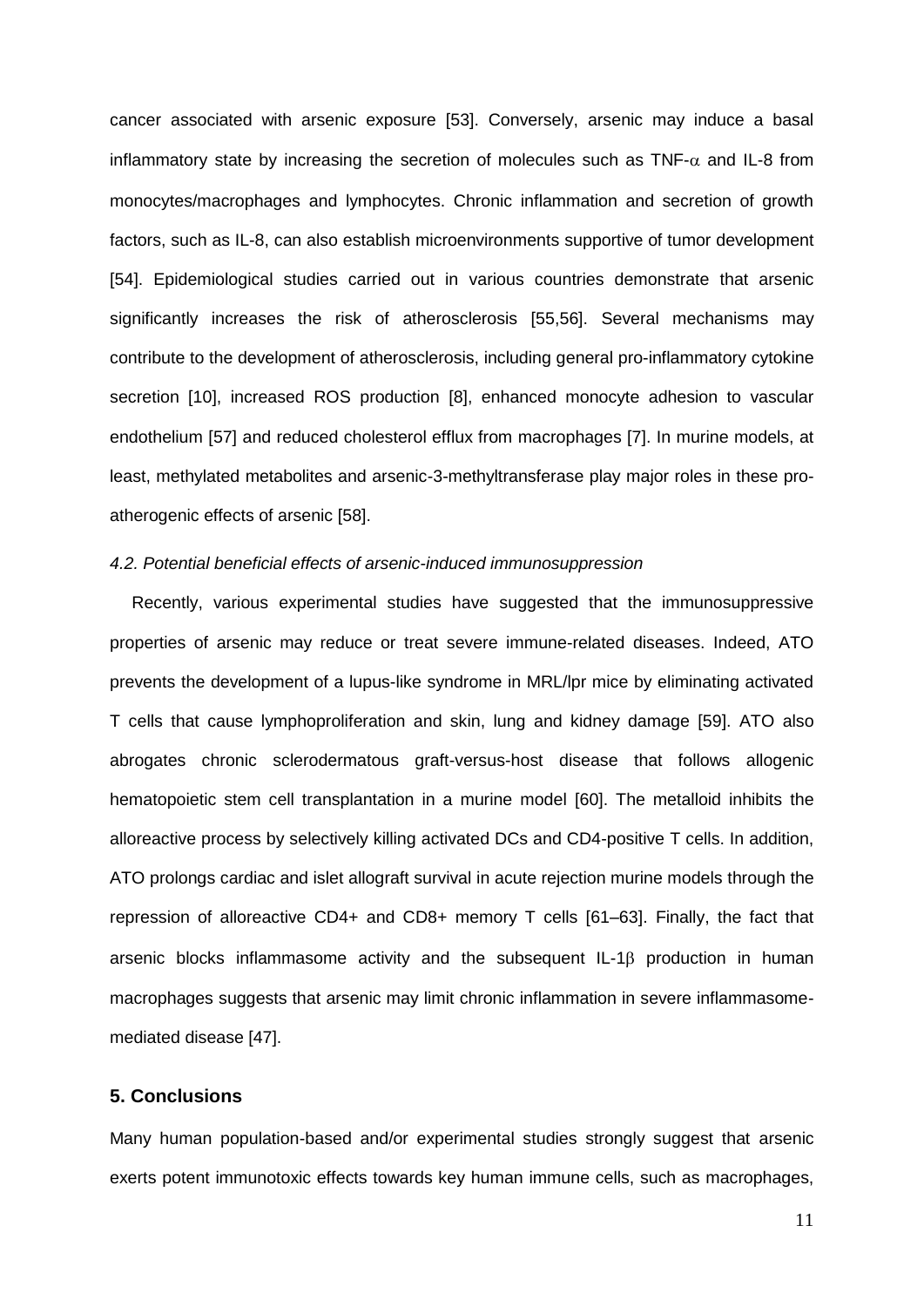DCs and T lymphocytes (Figure 2). Multiple molecular and cellular mechanisms can mediate arsenic immunotoxicity, including ROS production, alteration of redox-sensitive signaling pathways, DNA damage, epigenetic effects and inflammasome inhibition. Arsenic immunotoxicity likely contributes to the systemic deleterious effects associated with chronic environmental exposure. Notably, arsenic-induced immunosuppression may favor the development of infectious diseases and cancers. On the other hand, data derived from experimental studies using various mouse models support the hypothesis that the immunosuppressive effects of arsenic may be beneficial for limiting the exacerbation of the immune system in severe immune-related diseases. However, further research is still required to determine the role of arsenic immunotoxicity in the systemic effects of arsenic exposure and to investigate the potential use of this metalloid in medical immunosuppressive therapy.

#### **Acknowledgements**

This research was supported by grants from Institut National de la Santé et de la Recherche Médicale (INSERM) and from University of Rennes-1. We thank Dr Valérie Lecureur for her helpful comments and critical reading of the manuscript.

#### **References**

Papers of particular interest, published within the period of review, have been highlighted as:

- of special interest
- •• of outstanding interest
- [1] M.B. Shakoor, R. Nawaz, F. Hussain, M. Raza, S. Ali, M. Rizwan, S.-E. Oh, S. Ahmad, Human health implications, risk assessment and remediation of As-contaminated water: A critical review, Sci. Total Environ. 601–602 (2017) 756–769. doi:10.1016/j.scitotenv.2017.05.223.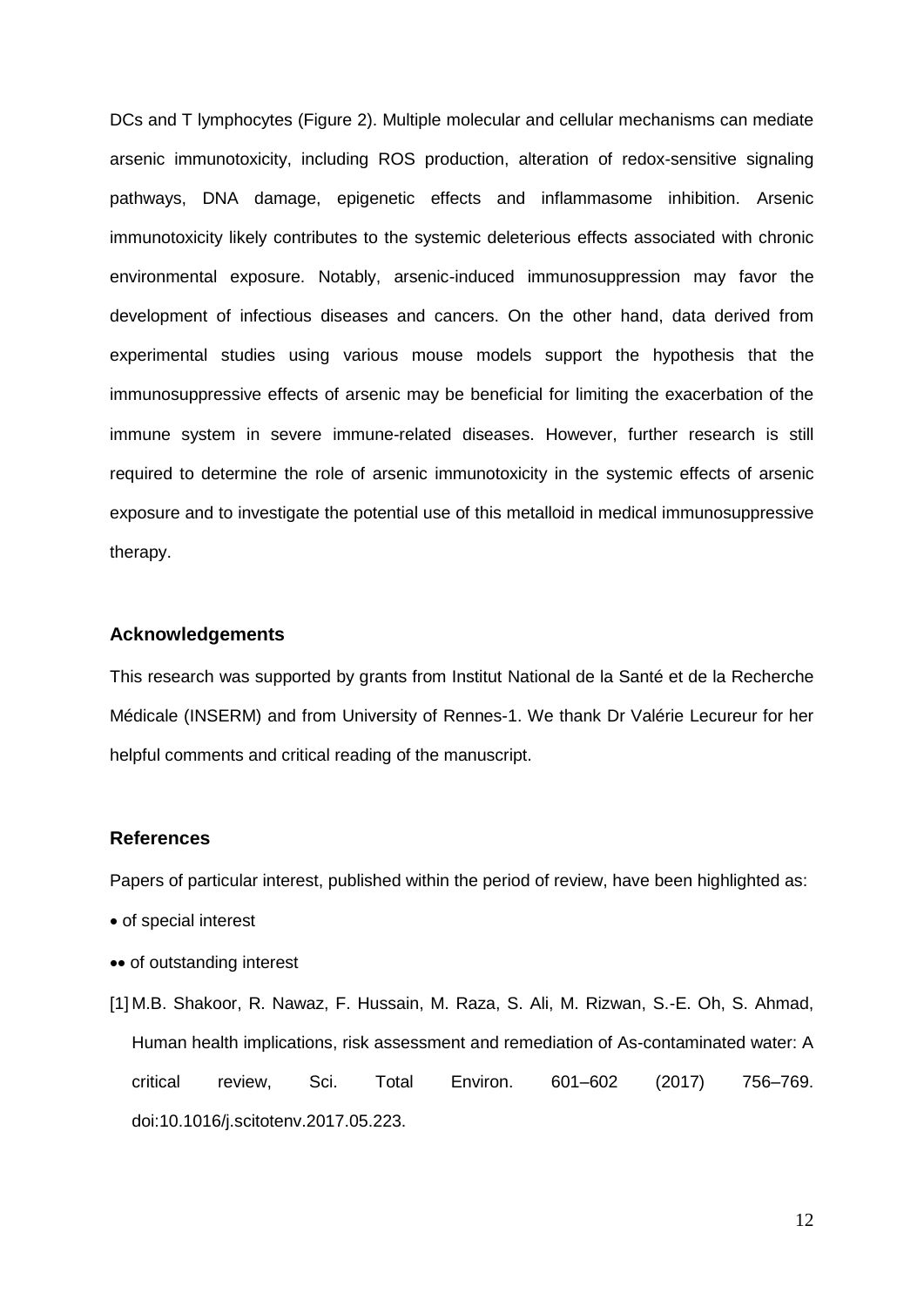- [2] D.J. Carlin, M.F. Naujokas, K.D. Bradham, J. Cowden, M. Heacock, H.F. Henry, J.S. Lee, D.J. Thomas, C. Thompson, E.J. Tokar, M.P. Waalkes, L.S. Birnbaum, W.A. Suk, Arsenic and Environmental Health: State of the Science and Future Research Opportunities, Environ. Health Perspect. 124 (2016) 890–899. doi:10.1289/ehp.1510209.
- [3] K.M. Hunt, R.K. Srivastava, C.A. Elmets, M. Athar, The mechanistic basis of arsenicosis: pathogenesis of skin cancer, Cancer Lett. 354 (2014) 211–219. doi:10.1016/j.canlet.2014.08.016.
- [4] M.F. Naujokas, B. Anderson, H. Ahsan, H.V. Aposhian, J.H. Graziano, C. Thompson, W.A. Suk, The broad scope of health effects from chronic arsenic exposure: update on a worldwide public health problem, Environ. Health Perspect. 121 (2013) 295–302. doi:10.1289/ehp.1205875.
- [5] N. Banerjee, S. Banerjee, R. Sen, A. Bandyopadhyay, N. Sarma, P. Majumder, J.K. Das, M. Chatterjee, S.N. Kabir, A.K. Giri, Chronic arsenic exposure impairs macrophage functions in the exposed individuals, J. Clin. Immunol. 29 (2009) 582–594. doi:10.1007/s10875-009-9304-x.
- [6]A. Lemarie, C. Morzadec, D. Mérino, O. Micheau, O. Fardel, L. Vernhet, Arsenic trioxide induces apoptosis of human monocytes during macrophagic differentiation through nuclear factor-kappaB-related survival pathway down-regulation, J. Pharmacol. Exp. Ther. 316 (2006) 304–314. doi:10.1124/jpet.105.092874.
- [7] A.M.S. Padovani, M.F. Molina, K.K. Mann, Inhibition of liver x receptor/retinoid X receptormediated transcription contributes to the proatherogenic effects of arsenic in macrophages in vitro, Arterioscler. Thromb. Vasc. Biol. 30 (2010) 1228–1236. doi:10.1161/ATVBAHA.110.205500.
- [8]A. Lemarie, E. Bourdonnay, C. Morzadec, O. Fardel, L. Vernhet, Inorganic arsenic activates reduced NADPH oxidase in human primary macrophages through a Rho kinase/p38 kinase pathway, J. Immunol. 180 (2008) 6010–6017.
- [9]E. Bourdonnay, C. Morzadec, L. Sparfel, M.-D. Galibert, S. Jouneau, C. Martin-Chouly, O. Fardel, L. Vernhet, Global effects of inorganic arsenic on gene expression profile in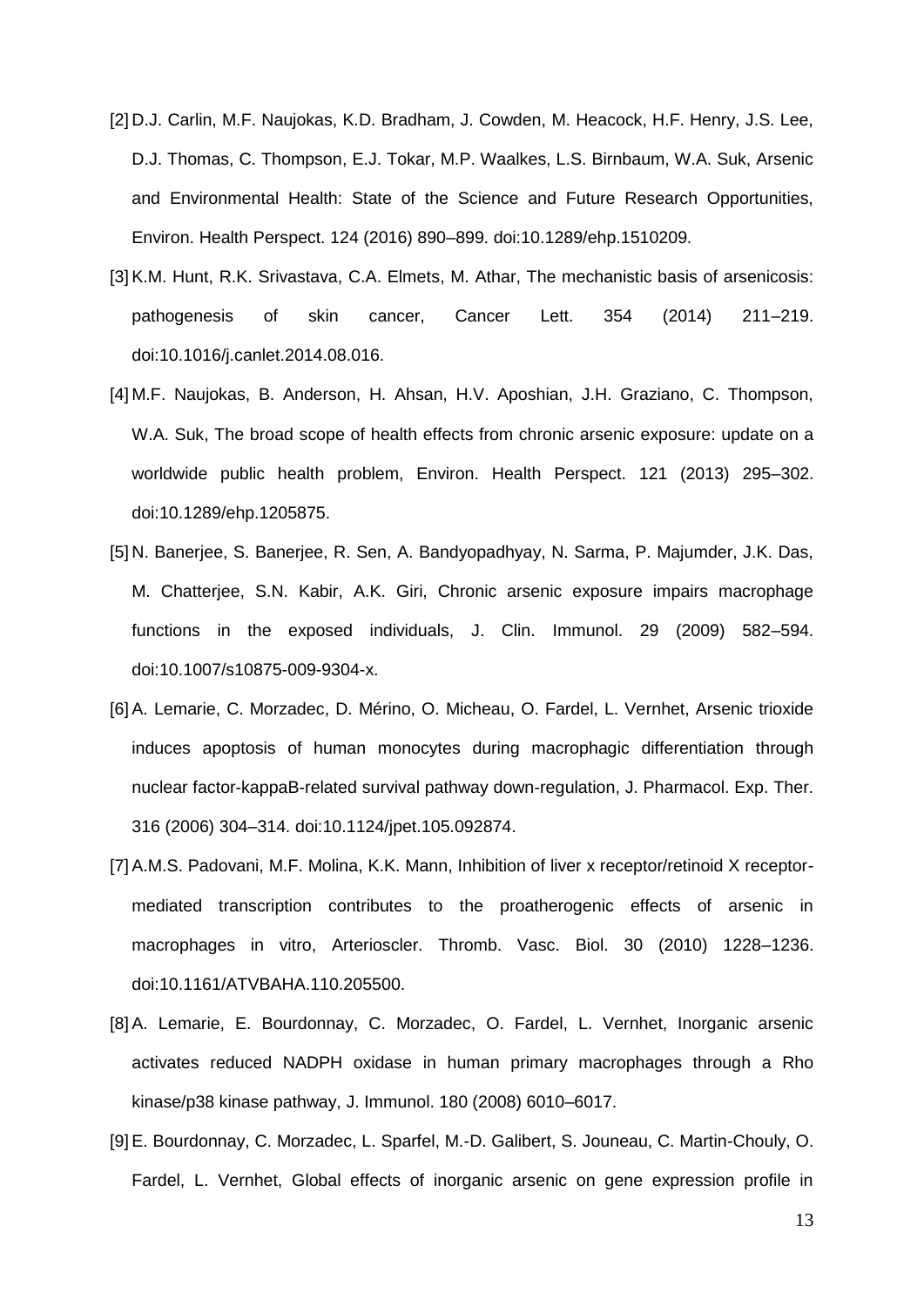human macrophages, Mol. Immunol. 46 (2009) 649–656. doi:10.1016/j.molimm.2008.08.268.

- [10] M.-M. Wu, H.-Y. Chiou, I.-C. Ho, C.-J. Chen, T.-C. Lee, Gene expression of inflammatory molecules in circulating lymphocytes from arsenic-exposed human subjects, Environ. Health Perspect. 111 (2003) 1429–1438.
- [11] K. Dutta, P. Prasad, D. Sinha, Chronic low level arsenic exposure evokes inflammatory responses and DNA damage, Int. J. Hyg. Environ. Health. 218 (2015) 564–574. doi:10.1016/j.ijheh.2015.06.003.
- [12] V. Singh, S. Mitra, A.K. Sharma, R. Gera, D. Ghosh, Isolation and characterization of microglia from adult mouse brain: selected applications for ex vivo evaluation of immunotoxicological alterations following in vivo xenobiotic exposure, Chem. Res. Toxicol. 27 (2014) 895–903. doi:10.1021/tx500046k.
- [13] G. Chen, J. Mao, J. Zhao, Y. Zhang, T. Li, C. Wang, L. Xu, Q. Hu, X. Wang, S. Jiang, X. Nie, Q. Wu, Arsenic trioxide mediates HAPI microglia inflammatory response and the secretion of inflammatory cytokine IL-6 via Akt/NF-κB signaling pathway, Regul. Toxicol. Pharmacol. RTP. 81 (2016) 480–488. doi:10.1016/j.yrtph.2016.09.027.
- [14] V. Singh, R. Gera, R. Kushwaha, A.K. Sharma, S. Patnaik, D. Ghosh, Hijacking microglial glutathione by inorganic arsenic impels bystander death of immature neurons through extracellular cystine/glutamate imbalance, Sci. Rep. 6 (2016) 30601. doi:10.1038/srep30601.
- [15] J.S. Tsuji, M.R. Garry, V. Perez, E.T. Chang, Low-level arsenic exposure and developmental neurotoxicity in children: A systematic review and risk assessment, Toxicology. 337 (2015) 91–107. doi:10.1016/j.tox.2015.09.002.
- [16] M. Macoch, C. Morzadec, O. Fardel, L. Vernhet, Inorganic arsenic impairs differentiation and functions of human dendritic cells, Toxicol. Appl. Pharmacol. 266 (2013) 204–213. doi:10.1016/j.taap.2012.11.008.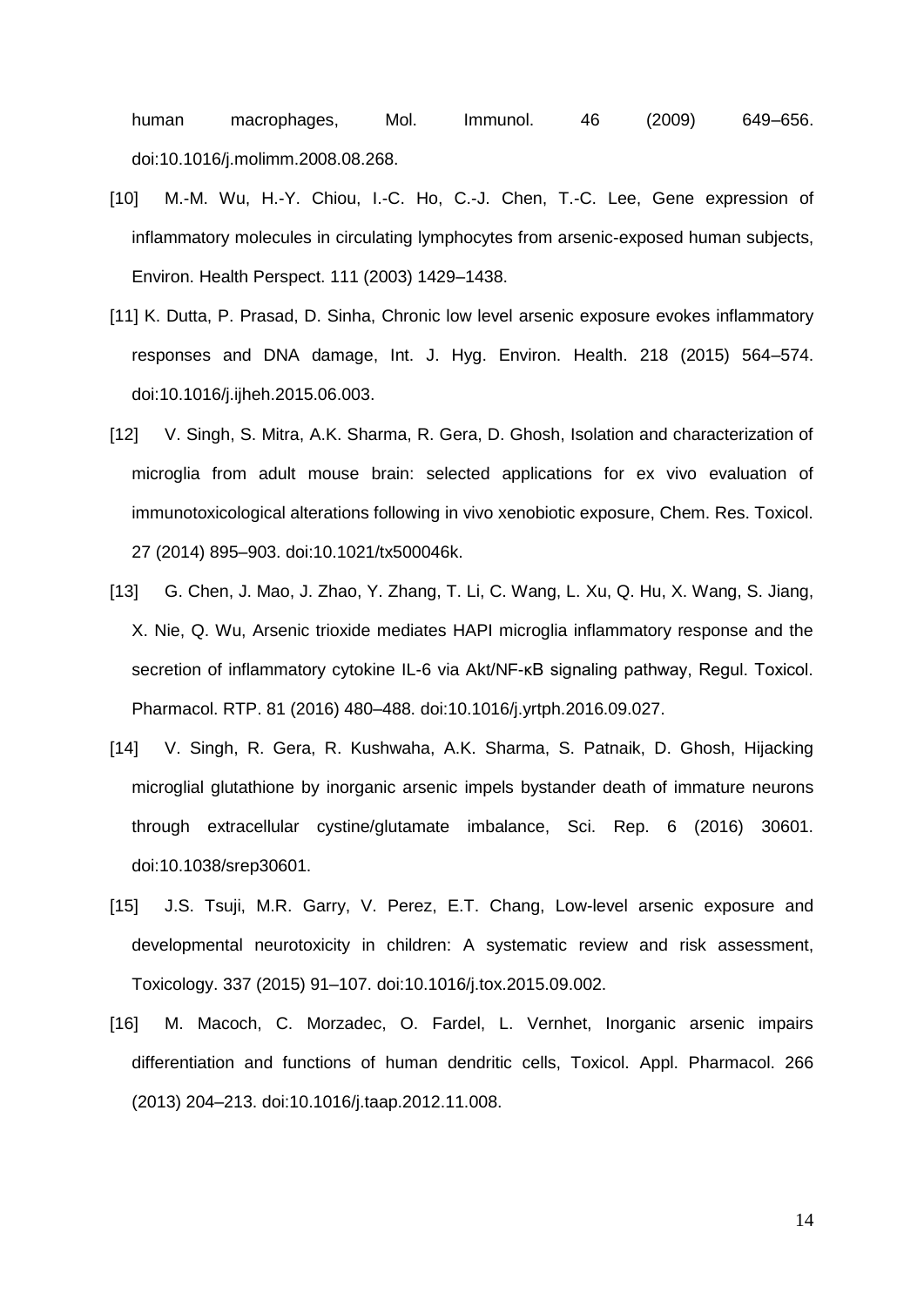- [17] A. Bahari, V. Salmani, Environmentally relevant dose of arsenic interferes in functions of human monocytes derived dendritic cells, Toxicol. Lett. 275 (2017) 118–122. doi:10.1016/j.toxlet.2017.05.005.
- [18] B.J. Wang, Y.Y. Lee, C.P. Mak, H.F. Kao, M.L. Hsu, J.R. Hsien, Quantitative and morphological changes of Langerhans cells in Bowen's disease from patients with chronic arsenicism, J. Formos. Med. Assoc. Taiwan Yi Zhi. 90 (1991) 1093–1098.
- [19] C.-H. Lee, C.-H. Hong, C.-L. Yu, L.-F. Wang, B.E. Clausen, W.-T. Liao, S.-K. Huang, G.-S. Chen, H.-S. Yu, Arsenic mobilizes Langerhans cell migration and induces Th1 response in epicutaneous protein sensitization via CCL21: a plausible cause of decreased Langerhans cells in arsenic-induced intraepithelial carcinoma, Biochem. Pharmacol. 83 (2012) 1290–1299. doi:10.1016/j.bcp.2012.01.028.
- [20] G.A. Soto-Peña, A.L. Luna, L. Acosta-Saavedra, P. Conde, L. López-Carrillo, M.E. Cebrián, M. Bastida, E.S. Calderón-Aranda, L. Vega, Assessment of lymphocyte subpopulations and cytokine secretion in children exposed to arsenic, FASEB J. Off. Publ. Fed. Am. Soc. Exp. Biol. 20 (2006) 779–781. doi:10.1096/fj.05-4860fje.
- [21] R. Biswas, P. Ghosh, N. Banerjee, J.K. Das, T. Sau, A. Banerjee, S. Roy, S. Ganguly, M. Chatterjee, A. Mukherjee, A.K. Giri, Analysis of T-cell proliferation and cytokine secretion in the individuals exposed to arsenic, Hum. Exp. Toxicol. 27 (2008) 381–386. doi:10.1177/0960327108094607.
- [22] W.-T. Liao, C.-L. Yu, C.-C.E. Lan, C.-H. Lee, C.-H. Chang, L.W. Chang, H.-L. You, H.-S. Yu, Differential effects of arsenic on cutaneous and systemic immunity: focusing on CD4+ cell apoptosis in patients with arsenic-induced Bowen's disease, Carcinogenesis. 30 (2009) 1064–1072. doi:10.1093/carcin/bgp095.
- [23] C. Morzadec, F. Bouezzedine, M. Macoch, O. Fardel, L. Vernhet, Inorganic arsenic impairs proliferation and cytokine expression in human primary T lymphocytes, Toxicology. 300 (2012) 46–56. doi:10.1016/j.tox.2012.05.025.
- [24] S.W. Burchiel, F.T. Lauer, E.J. Beswick, A.J. Gandolfi, F. Parvez, K.J. Liu, L.G. Hudson, Differential susceptibility of human peripheral blood T cells to suppression by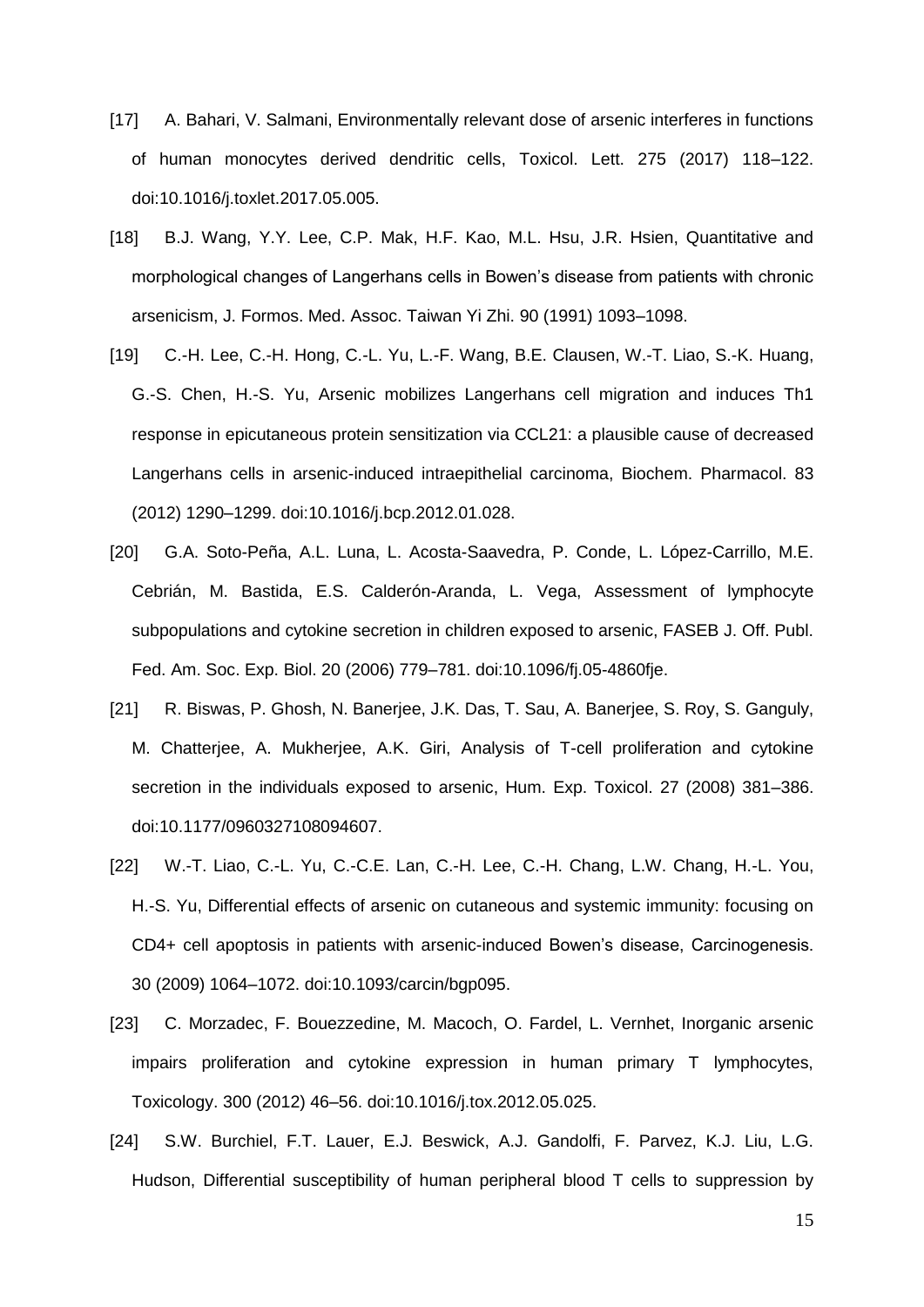environmental levels of sodium arsenite and monomethylarsonous acid, PloS One. 9 (2014) e109192. doi:10.1371/journal.pone.0109192.

 [25] C. Morzadec, M. Macoch, M. Robineau, L. Sparfel, O. Fardel, L. Vernhet, Inorganic arsenic represses interleukin-17A expression in human activated Th17 lymphocytes, Toxicol. Appl. Pharmacol. 262 (2012) 217–222. doi:10.1016/j.taap.2012.05.004.

The investigators demonstrate that trivalent inorganic arsenic  $(As_2O_3, 0.25-2 \mu M)$  totally inhibits expression and secretion of IL-17A from naive and memory human CD4+ T lymphocytes differentiated into Th17 cells, notably by impairing JNK/C-jun-dependent signalling and RORC- $\gamma t$  expression. IL-17A, which plays a key role in anti-infectious defenses but also in the development of various chronic inflammatory diseases, may thus constitute a major target of the arsenic in humans.

- [26] L. Vega, P. Montes de Oca, R. Saavedra, P. Ostrosky-Wegman, Helper T cell subpopulations from women are more susceptible to the toxic effect of sodium arsenite in vitro, Toxicology. 199 (2004) 121–128. doi:10.1016/j.tox.2004.02.012.
- [27] M.L. Kile, E.A. Houseman, A.A. Baccarelli, Q. Quamruzzaman, M. Rahman, G. Mostofa, A. Cardenas, R.O. Wright, D.C. Christiani, Effect of prenatal arsenic exposure on DNA methylation and leukocyte subpopulations in cord blood, Epigenetics. 9 (2014) 774– 782. doi:10.4161/epi.28153.
- [28] S. Ahmed, K.B. Ahsan, M. Kippler, A. Mily, Y. Wagatsuma, A.M.W. Hoque, P.T. Ngom, S. El Arifeen, R. Raqib, M. Vahter, In utero arsenic exposure is associated with impaired thymic function in newborns possibly via oxidative stress and apoptosis, Toxicol. Sci. Off. J. Soc. Toxicol. 129 (2012) 305–314. doi:10.1093/toxsci/kfs202.
- [29] S. Choudhury, P. Gupta, S. Ghosh, S. Mukherjee, P. Chakraborty, U. Chatterji, S. Chattopadhyay, Arsenic-induced dose-dependent modulation of the NF-κB/IL-6 axis in thymocytes triggers differential immune responses, Toxicology. 357–358 (2016) 85–96. doi:10.1016/j.tox.2016.06.005.
- [30] R. Gera, V. Singh, S. Mitra, A.K. Sharma, A. Singh, A. Dasgupta, D. Singh, M. Kumar, P. Jagdale, S. Patnaik, D. Ghosh, Arsenic exposure impels CD4 commitment in thymus and suppress T cell cytokine secretion by increasing regulatory T cells, Sci. Rep. 7 (2017) 7140. doi:10.1038/s41598-017-07271-z.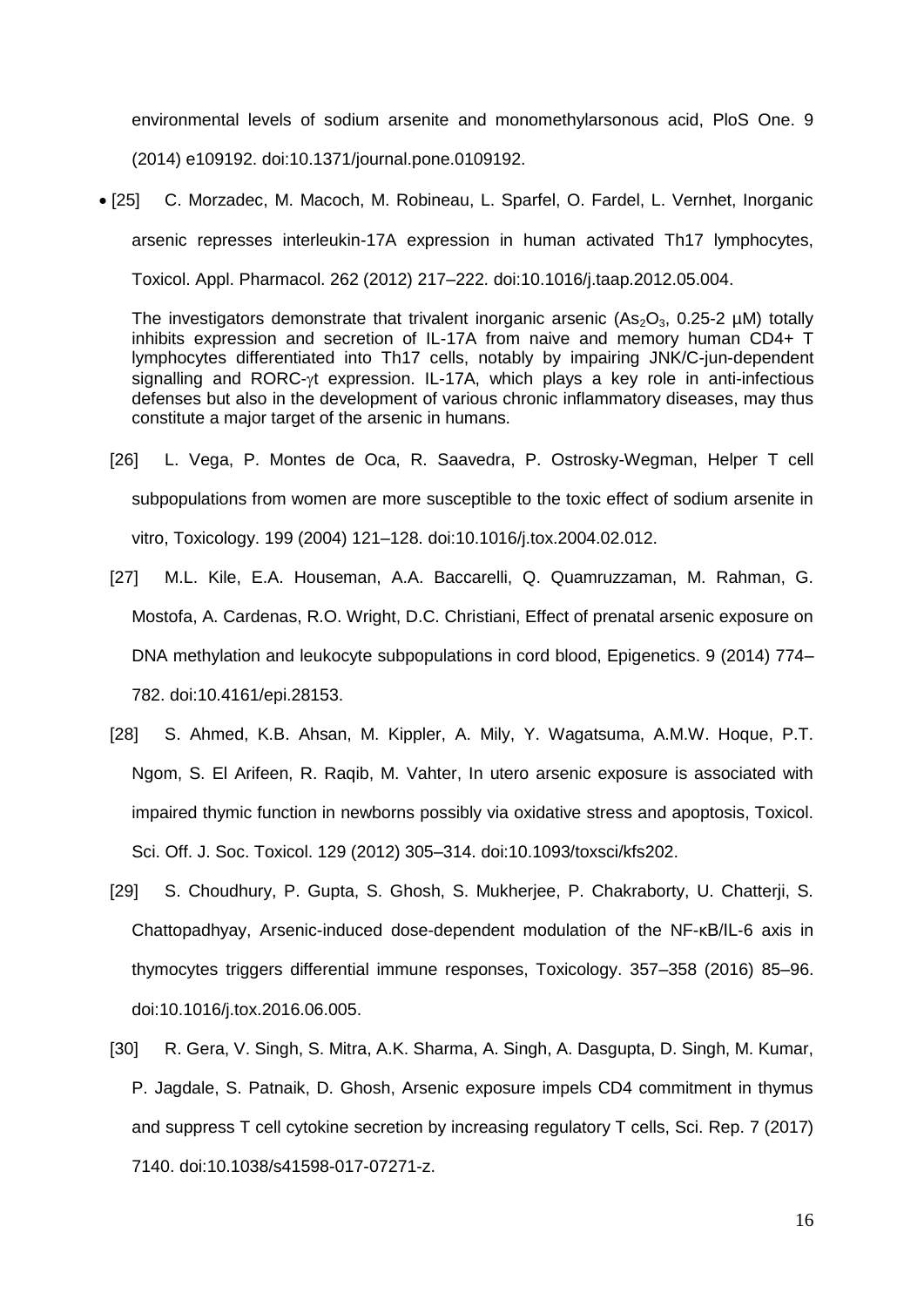- [31] H. Lu, R.B. Crawford, C.M. North, B.L.F. Kaplan, N.E. Kaminski, Establishment of an immunoglobulin m antibody-forming cell response model for characterizing immunotoxicity in primary human B cells, Toxicol. Sci. Off. J. Soc. Toxicol. 112 (2009) 363–373. doi:10.1093/toxsci/kfp224.
- [32] P.C. Ezeh, F.T. Lauer, D. MacKenzie, S. McClain, K.J. Liu, L.G. Hudson, A.J. Gandolfi, S.W. Burchiel, Arsenite selectively inhibits mouse bone marrow lymphoid progenitor cell development in vivo and in vitro and suppresses humoral immunity in vivo, PloS One. 9 (2014) e93920. doi:10.1371/journal.pone.0093920.

The investigators demonstrate for the first time that, at low environmentally relevant levels, arsenite selectively inhibits CFU-B colony formation in femur and T-dependent antibody response in spleen of mice exposed through contaminated drinking water. *In vitro*, its monomethylated metabolite, monomethylarsonous acid, selectively suppresses the differentiation of murine CFU-B formation, at low nM concentrations, in the absence of apparent cytotoxicity. These finding support a marked sensitivity of murine lymphoid progenitor to inorganic arsenic and its methylated metabolite.

- [33] P.C. Ezeh, H. Xu, F.T. Lauer, K.J. Liu, L.G. Hudson, S.W. Burchiel, Monomethylarsonous acid (MMA+3) Inhibits IL-7 Signaling in Mouse Pre-B Cells, Toxicol. Sci. Off. J. Soc. Toxicol. 149 (2016) 289–299. doi:10.1093/toxsci/kfv233.
- [34] J. Biswas, D. Sinha, S. Mukherjee, S. Roy, M. Siddiqi, M. Roy, Curcumin protects DNA damage in a chronically arsenic-exposed population of West Bengal, Hum. Exp. Toxicol. 29 (2010) 513–524. doi:10.1177/0960327109359020.
- [35] R.K. Srivastava, C. Li, S.C. Chaudhary, M.E. Ballestas, C.A. Elmets, D.J. Robbins, S. Matalon, J.S. Deshane, F. Afaq, D.R. Bickers, M. Athar, Unfolded protein response (UPR) signaling regulates arsenic trioxide-mediated macrophage innate immune function disruption, Toxicol. Appl. Pharmacol. 272 (2013) 879–887. doi:10.1016/j.taap.2013.08.004.
- [36] S. Gupta, L. Yel, D. Kim, C. Kim, S. Chiplunkar, S. Gollapudi, Arsenic trioxide induces apoptosis in peripheral blood T lymphocyte subsets by inducing oxidative stress: a role of Bcl-2, Mol. Cancer Ther. 2 (2003) 711–719.
- [37] A.D. Kligerman, C.L. Doerr, A.H. Tennant, K. Harrington-Brock, J.W. Allen, E. Winkfield, P. Poorman-Allen, B. Kundu, K. Funasaka, B.C. Roop, M.J. Mass, D.M.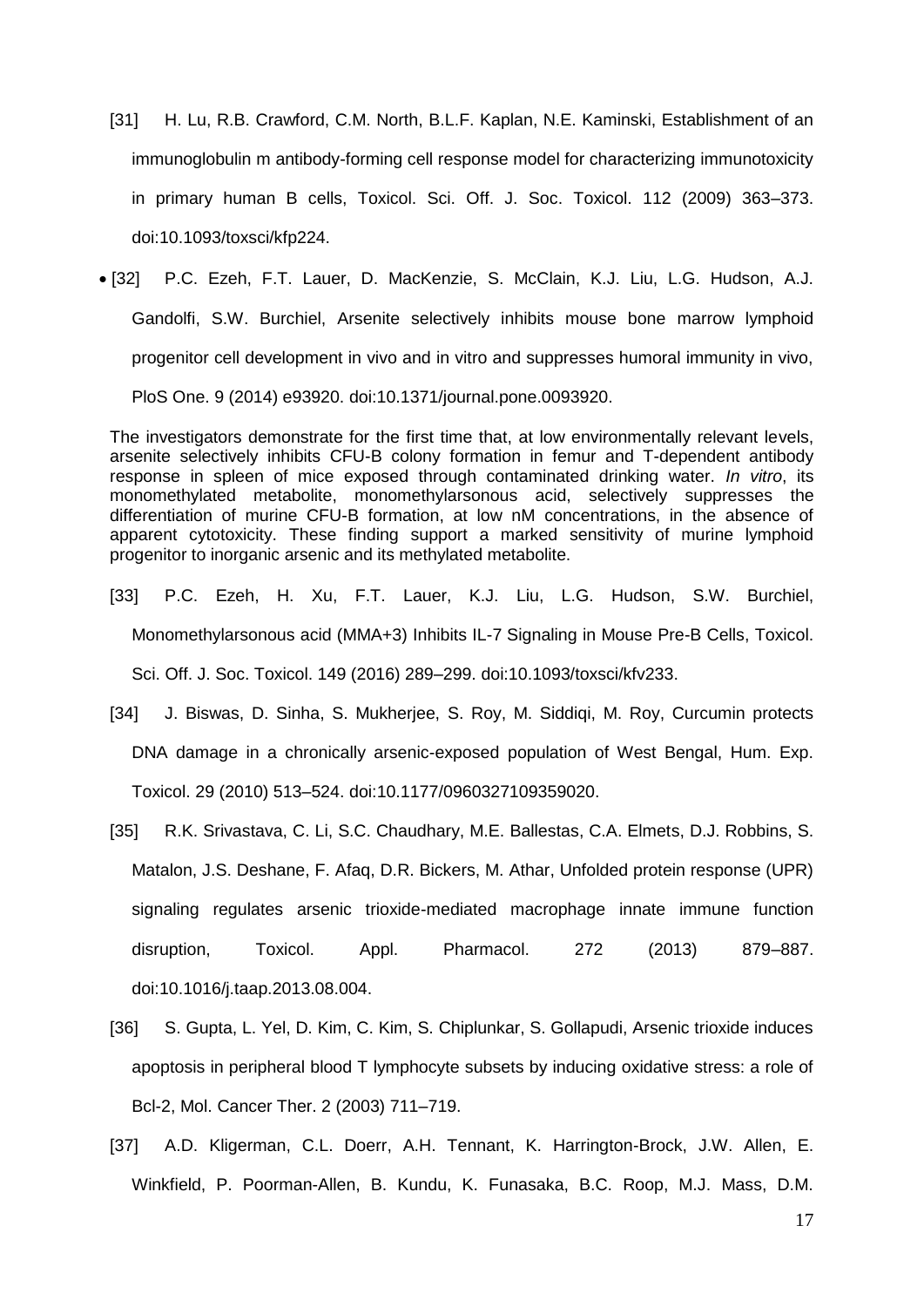DeMarini, Methylated trivalent arsenicals as candidate ultimate genotoxic forms of arsenic: induction of chromosomal mutations but not gene mutations, Environ. Mol. Mutagen. 42 (2003) 192–205. doi:10.1002/em.10192.

- [38] A.S. Andrew, J.L. Burgess, M.M. Meza, E. Demidenko, M.G. Waugh, J.W. Hamilton, M.R. Karagas, Arsenic exposure is associated with decreased DNA repair in vitro and in individuals exposed to drinking water arsenic, Environ. Health Perspect. 114 (2006) 1193– 1198.
- [39] E. Bourdonnay, C. Morzadec, O. Fardel, L. Vernhet, Redox-sensitive regulation of gene expression in human primary macrophages exposed to inorganic arsenic, J. Cell. Biochem. 107 (2009) 537–547. doi:10.1002/jcb.22155.
- [40] M. Macoch, C. Morzadec, R. Génard, M. Pallardy, S. Kerdine-Römer, O. Fardel, L. Vernhet, Nrf2-dependent repression of interleukin-12 expression in human dendritic cells exposed to inorganic arsenic, Free Radic. Biol. Med. 88 (2015) 381–390. doi:10.1016/j.freeradbiomed.2015.02.003.
- [41] M.L. Kile, A. Baccarelli, E. Hoffman, L. Tarantini, Q. Quamruzzaman, M. Rahman, G. Mahiuddin, G. Mostofa, Y.-M. Hsueh, R.O. Wright, D.C. Christiani, Prenatal arsenic exposure and DNA methylation in maternal and umbilical cord blood leukocytes, Environ. Health Perspect. 120 (2012) 1061–1066. doi:10.1289/ehp.1104173.
- [42] M.M. Niedzwiecki, M.N. Hall, X. Liu, J. Oka, K.N. Harper, V. Slavkovich, V. Ilievski, D. Levy, A. van Geen, J.L. Mey, S. Alam, A.B. Siddique, F. Parvez, J.H. Graziano, M.V. Gamble, A dose-response study of arsenic exposure and global methylation of peripheral blood mononuclear cell DNA in Bangladeshi adults, Environ. Health Perspect. 121 (2013) 1306–1312. doi:10.1289/ehp.1206421.
- [43] M. Argos, L. Chen, F. Jasmine, L. Tong, B.L. Pierce, S. Roy, R. Paul-Brutus, M.V. Gamble, K.N. Harper, F. Parvez, M. Rahman, M. Rakibuz-Zaman, V. Slavkovich, J.A. Baron, J.H. Graziano, M.G. Kibriya, H. Ahsan, Gene-specific differential DNA methylation and chronic arsenic exposure in an epigenome-wide association study of adults in Bangladesh, Environ. Health Perspect. 123 (2015) 64–71. doi:10.1289/ehp.1307884.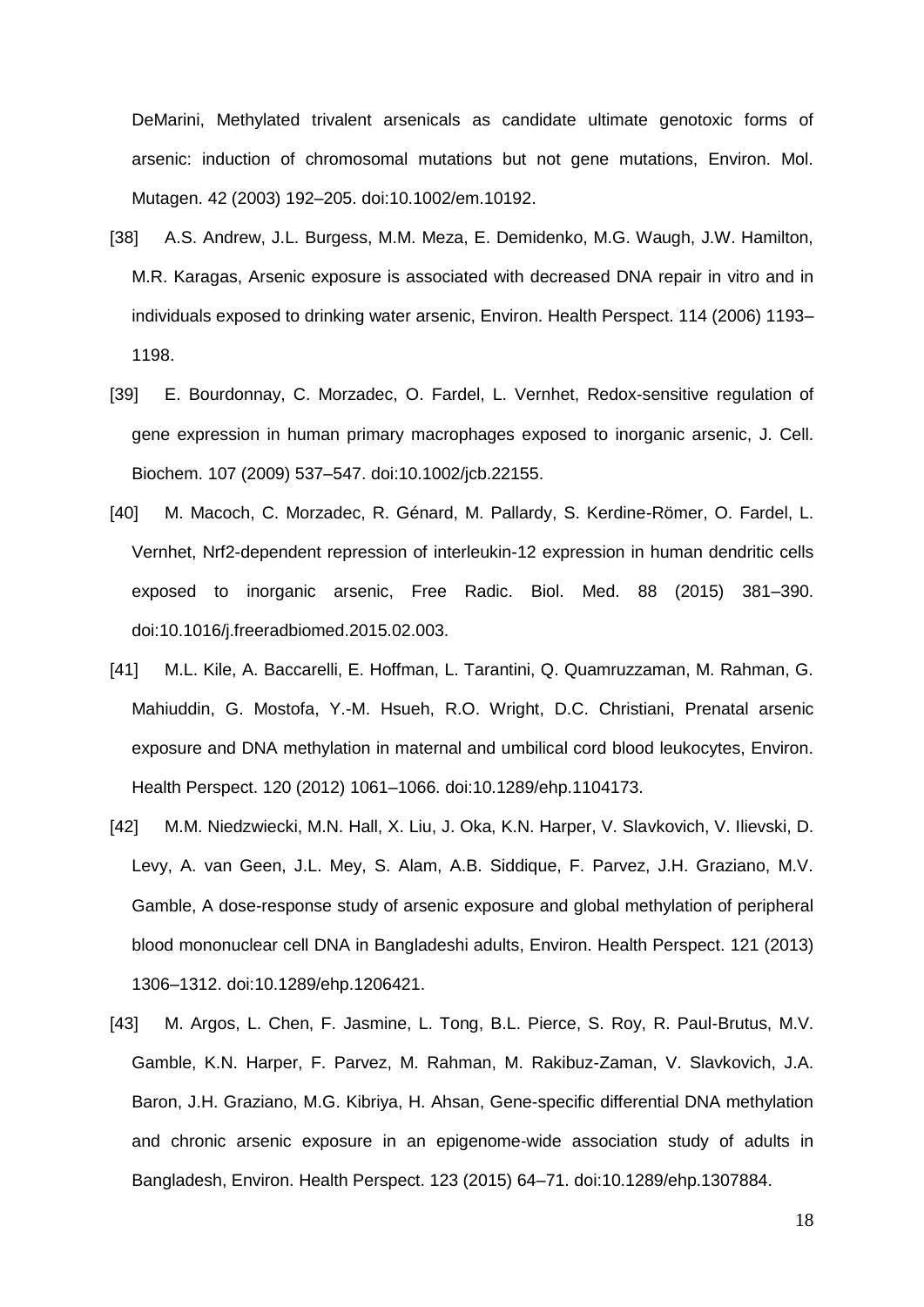[44] K. Engström, T.K. Wojdacz, F. Marabita, P. Ewels, M. Käller, F. Vezzi, N. Prezza, J. Gruselius, M. Vahter, K. Broberg, Transcriptomics and methylomics of CD4-positive T cells in arsenic-exposed women, Arch. Toxicol. 91 (2017) 2067–2078. doi:10.1007/s00204-016-1879-4.

By analysing methylomics (target-enrichment next-generation sequencing) of human blood CD4+ T lymphocytes from arsenic-exposed Argentinean women, the investigators demonstrate that high arsenic exposure is associated with increased DNA methylation and that hyper-methylated regions showed enrichment for immune-related gene ontologies associated with the basic functions of T lymphocytes. This finding shows that the metalloid can be immunotoxic by altering epigenetic regulation of gene expression in human T lymphocytes

- [45] Y. Chervona, M.N. Hall, A. Arita, F. Wu, H. Sun, H.-C. Tseng, E. Ali, M.N. Uddin, X. Liu, M.A. Zoroddu, M.V. Gamble, M. Costa, Associations between arsenic exposure and global posttranslational histone modifications among adults in Bangladesh, Cancer Epidemiol. Biomark. Prev. Publ. Am. Assoc. Cancer Res. Cosponsored Am. Soc. Prev. Oncol. 21 (2012) 2252–2260. doi:10.1158/1055-9965.EPI-12-0833.
- [46] A. Pournara, M. Kippler, T. Holmlund, R. Ceder, R. Grafström, M. Vahter, K. Broberg, A.E. Wallberg, Arsenic alters global histone modifications in lymphocytes in vitro and in vivo, Cell Biol. Toxicol. 32 (2016) 275–284. doi:10.1007/s10565-016-9334-0.
- [47] J.A. Howrylak, K. Nakahira, Inflammasomes: Key Mediators of Lung Immunity, Annu. Rev. Physiol. 79 (2017) 471–494. doi:10.1146/annurev-physiol-021115-105229.
- [48] N.K. Maier, D. Crown, J. Liu, S.H. Leppla, M. Moayeri, Arsenic trioxide and other arsenical compounds inhibit the NLRP1, NLRP3, and NAIP5/NLRC4 inflammasomes, J. Immunol. Baltim. Md 1950. 192 (2014) 763–770. doi:10.4049/jimmunol.1301434.

The investigators show that trivalent inorganic arsenic inhibits *in vitro* activation of NLRP1, NLRP3 and NAIP5/NLRC4 inflammasomes in murine bone marrow-derived macrophages by preventing autoproteolytic activation of caspase-1 and subsequent processing and secretion of IL-1 $\beta$ . Arsenic also prevents NLRP3-dependent inflammation in a murine peritonis model induced by monosodium urate crystals. These results demonstrate time that inflammasomes constitute molecular targets of the metalloid.

[49] A. Rahman, M. Vahter, E.-C. Ekström, L.-Å. Persson, Arsenic exposure in pregnancy increases the risk of lower respiratory tract infection and diarrhea during infancy in Bangladesh, Environ. Health Perspect. 119 (2011) 719–724. doi:10.1289/ehp.1002265.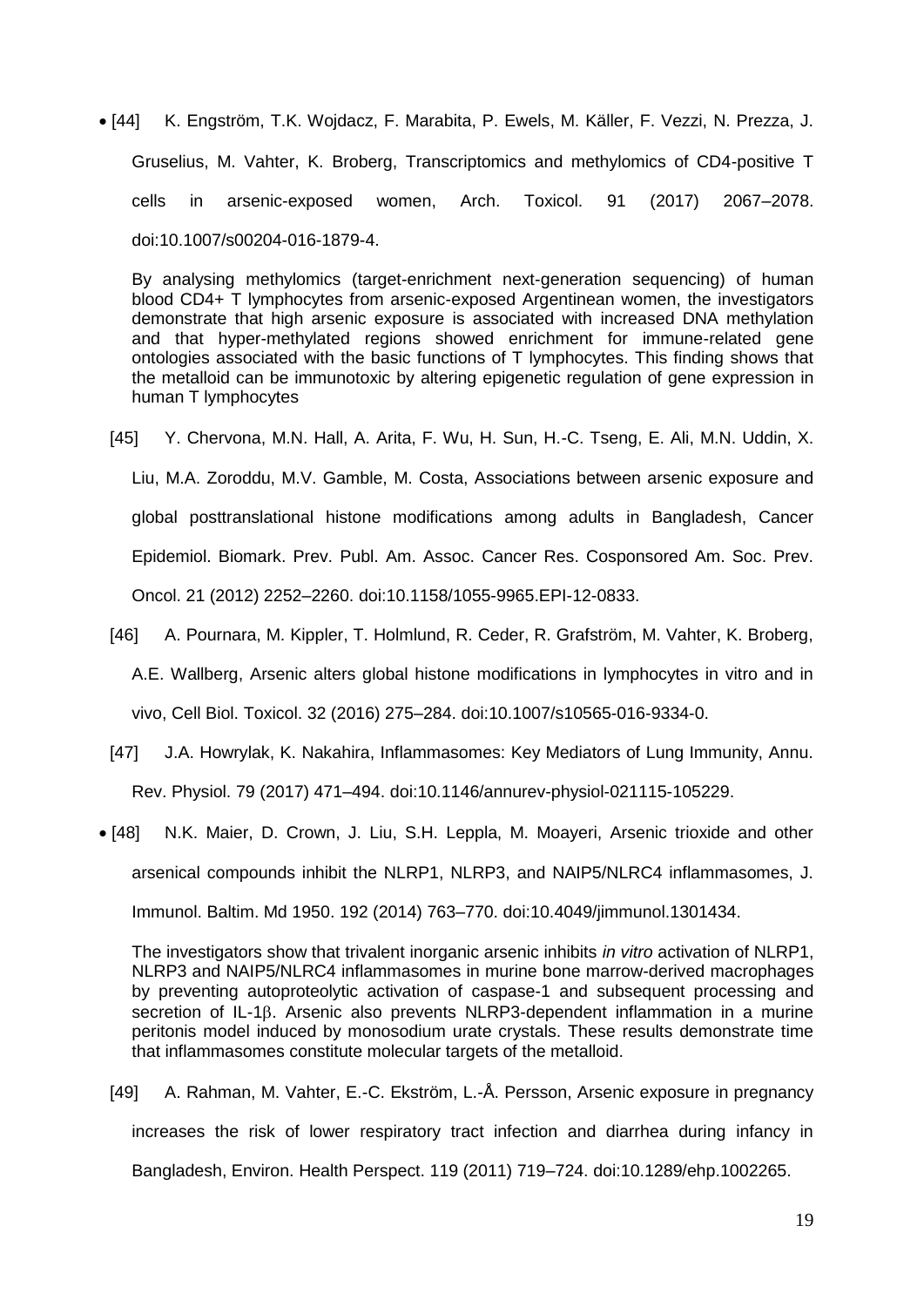- [50] A.H. Smith, G. Marshall, Y. Yuan, J. Liaw, C. Ferreccio, C. Steinmaus, Evidence from Chile that arsenic in drinking water may increase mortality from pulmonary tuberculosis, Am. J. Epidemiol. 173 (2011) 414–420. doi:10.1093/aje/kwq383.
- [51] M.R. Perry, V.K. Prajapati, J. Menten, A. Raab, J. Feldmann, D. Chakraborti, S. Sundar, A.H. Fairlamb, M. Boelaert, A. Picado, Arsenic exposure and outcomes of antimonial treatment in visceral leishmaniasis patients in Bihar, India: a retrospective cohort study, PLoS Negl. Trop. Dis. 9 (2015) e0003518. doi:10.1371/journal.pntd.0003518.
- [52] C.D. Kozul, K.H. Ely, R.I. Enelow, J.W. Hamilton, Low-dose arsenic compromises the immune response to influenza A infection in vivo, Environ. Health Perspect. 117 (2009) 1441–1447. doi:10.1289/ehp.0900911.
- [53] N.L. Dangleben, C.F. Skibola, M.T. Smith, Arsenic immunotoxicity: a review, Environ. Health Glob. Access Sci. Source. 12 (2013) 73. doi:10.1186/1476-069X-12-73.
- [54] A. Yuan, J.J.W. Chen, P.-L. Yao, P.-C. Yang, The role of interleukin-8 in cancer cells and microenvironment interaction, Front. Biosci. J. Virtual Libr. 10 (2005) 853–865.
- [55] Y. Chen, F. Wu, J.H. Graziano, F. Parvez, M. Liu, R.R. Paul, I. Shaheen, G. Sarwar, A. Ahmed, T. Islam, V. Slavkovich, T. Rundek, R.T. Demmer, M. Desvarieux, H. Ahsan, Arsenic exposure from drinking water, arsenic methylation capacity, and carotid intimamedia thickness in Bangladesh, Am. J. Epidemiol. 178 (2013) 372–381. doi:10.1093/aje/kwt001.
- [56] F.J. Mateen, M. Grau-Perez, J.S. Pollak, K.A. Moon, B.V. Howard, J.G. Umans, L.G. Best, K.A. Francesconi, W. Goessler, C. Crainiceanu, E. Guallar, R.B. Devereux, M.J. Roman, A. Navas-Acien, Chronic arsenic exposure and risk of carotid artery disease: The Strong Heart Study, Environ. Res. 157 (2017) 127–134. doi:10.1016/j.envres.2017.05.020.
- [57] M. Lemaire, L.F. Negro Silva, C.A. Lemarié, A.M. Bolt, M. Flores Molina, R.M. Krohn, J.E. Smits, S. Lehoux, K.K. Mann, Arsenic Exposure Increases Monocyte Adhesion to the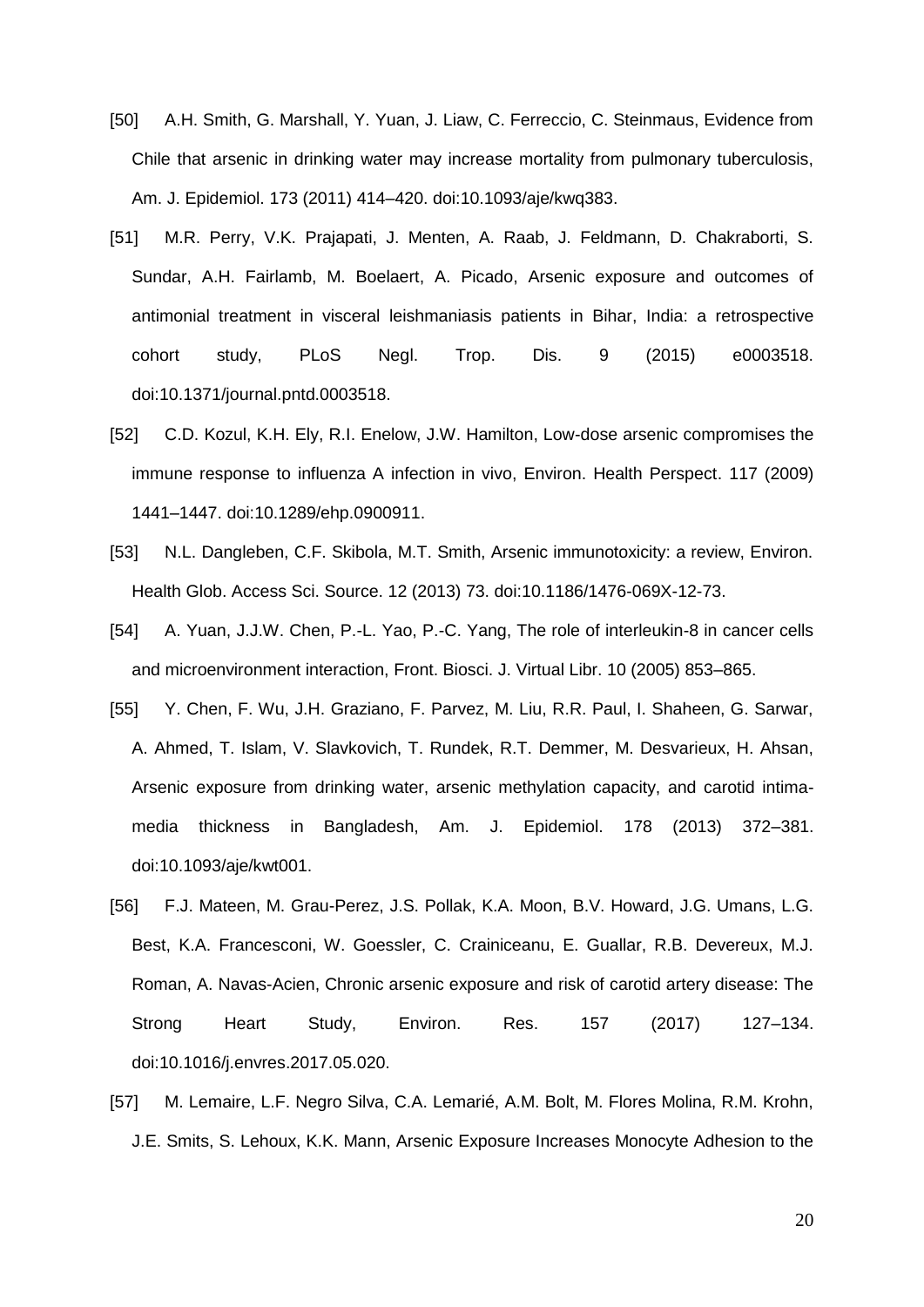Vascular Endothelium, a Pro-Atherogenic Mechanism, PloS One. 10 (2015) e0136592. doi:10.1371/journal.pone.0136592.

- [58] L.F. Negro Silva, M. Lemaire, C.A. Lemarié, D. Plourde, A.M. Bolt, C. Chiavatti, D.S. Bohle, V. Slavkovich, J.H. Graziano, S. Lehoux, K.K. Mann, Effects of Inorganic Arsenic, Methylated Arsenicals, and Arsenobetaine on Atherosclerosis in the Mouse Model and the Role of As3mt-Mediated Methylation, Environ. Health Perspect. 125 (2017) 077001. doi:10.1289/EHP806.
- [59] P. Bobé, D. Bonardelle, K. Benihoud, P. Opolon, M.K. Chelbi-Alix, Arsenic trioxide: A promising novel therapeutic agent for lymphoproliferative and autoimmune syndromes in MRL/lpr mice, Blood. 108 (2006) 3967–3975. doi:10.1182/blood-2006-04-020610.
- [60] N. Kavian, W. Marut, A. Servettaz, H. Laude, C. Nicco, C. Chéreau, B. Weill, F. Batteux, Arsenic trioxide prevents murine sclerodermatous graft-versus-host disease, J. Immunol. Baltim. Md 1950. 188 (2012) 5142–5149. doi:10.4049/jimmunol.1103538.

Using a murine model of sclerodermatous graft-versus-host disease, the investigators report that arsenic trioxide markedly abrogates severe clinical syndromes developed by transplanted mice, through depletion of glutathione and production of reactive oxygen species that selectively kill activated CD4+ T cells and plasmacytoid dendritic cells. These results support the hypothesis that inorganic arsenic may display beneficial effects in the management of chronic graft-versus-host disease in humans.

- [61] G. Yan, Y. Xi, S. Xu, Y. Lin, J. Chen, H. Dai, J. Xia, C. Li, Q. Li, Z. Li, Z. Qi, Inhibition of accelerated rejection mediated by alloreactive CD4<sup>+</sup> memory T cells and prolonged allograft survival by arsenic trioxide, Immunol. Invest. 42 (2013) 438–454. doi:10.3109/08820139.2013.801986.
- [62] C. Gao, J. Jiang, P. Ma, P. Cheng, Y. Lian, B. Zhao, C. Li, Y. Peng, F. Wang, Y. Lin, N. Jin, J. Li, L. Wang, Q. Li, Y. Leng, J. Xia, Z. Qi, Arsenic Trioxide Induces T Cell Apoptosis and Prolongs Islet Allograft Survival in Mice, Transplantation. 99 (2015) 1796– 1806. doi:10.1097/TP.0000000000000735.
- [63] C. Li, T. Guan, C. Gao, Y. Lin, G. Yan, M. Zhu, C. Lv, J. Xia, Z. Qi, Arsenic trioxide inhibits accelerated allograft rejection mediated by alloreactive CD8(+) memory T cells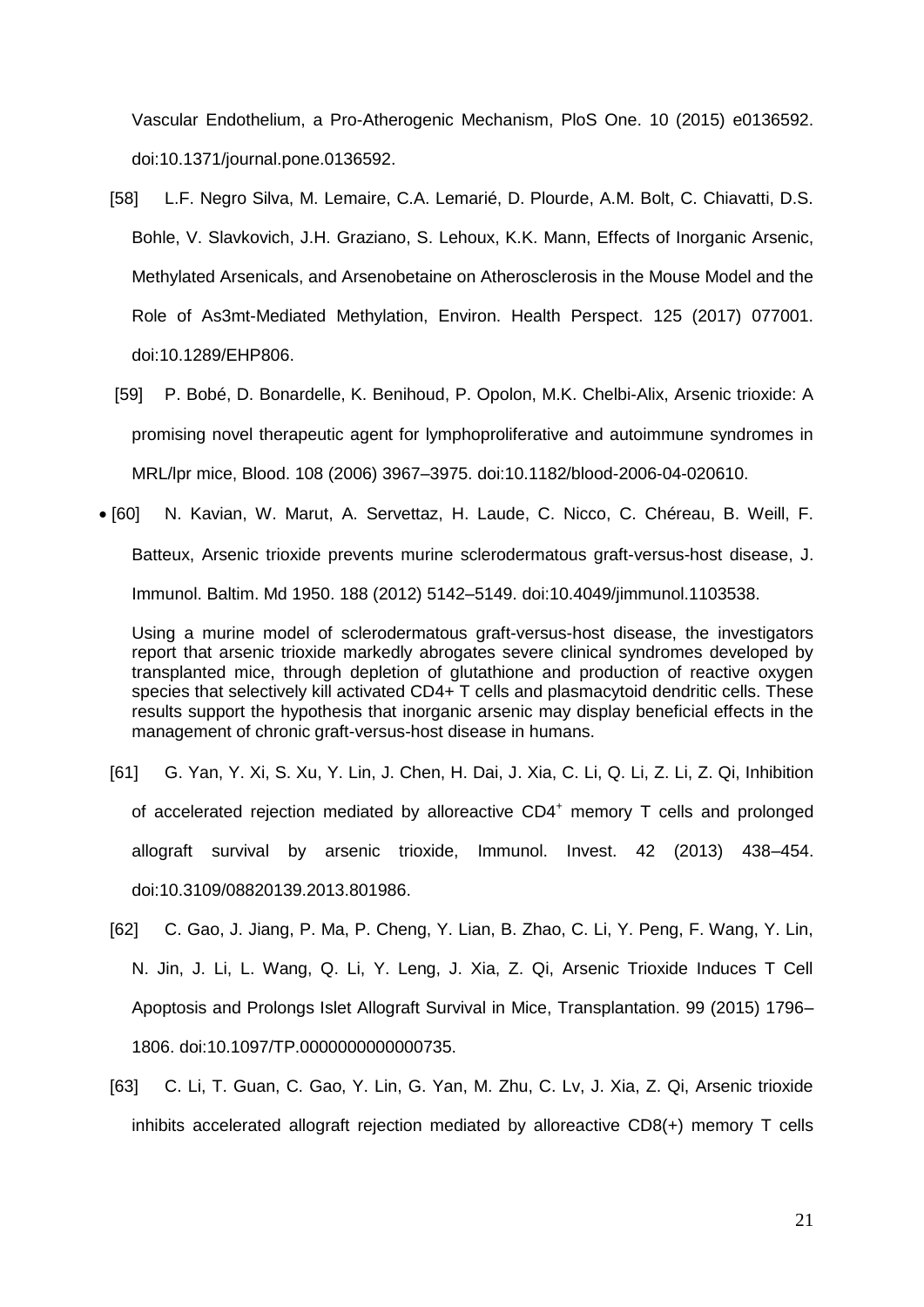and prolongs allograft survival time, Transpl. Immunol. 33 (2015) 30–36. doi:10.1016/j.trim.2015.05.004.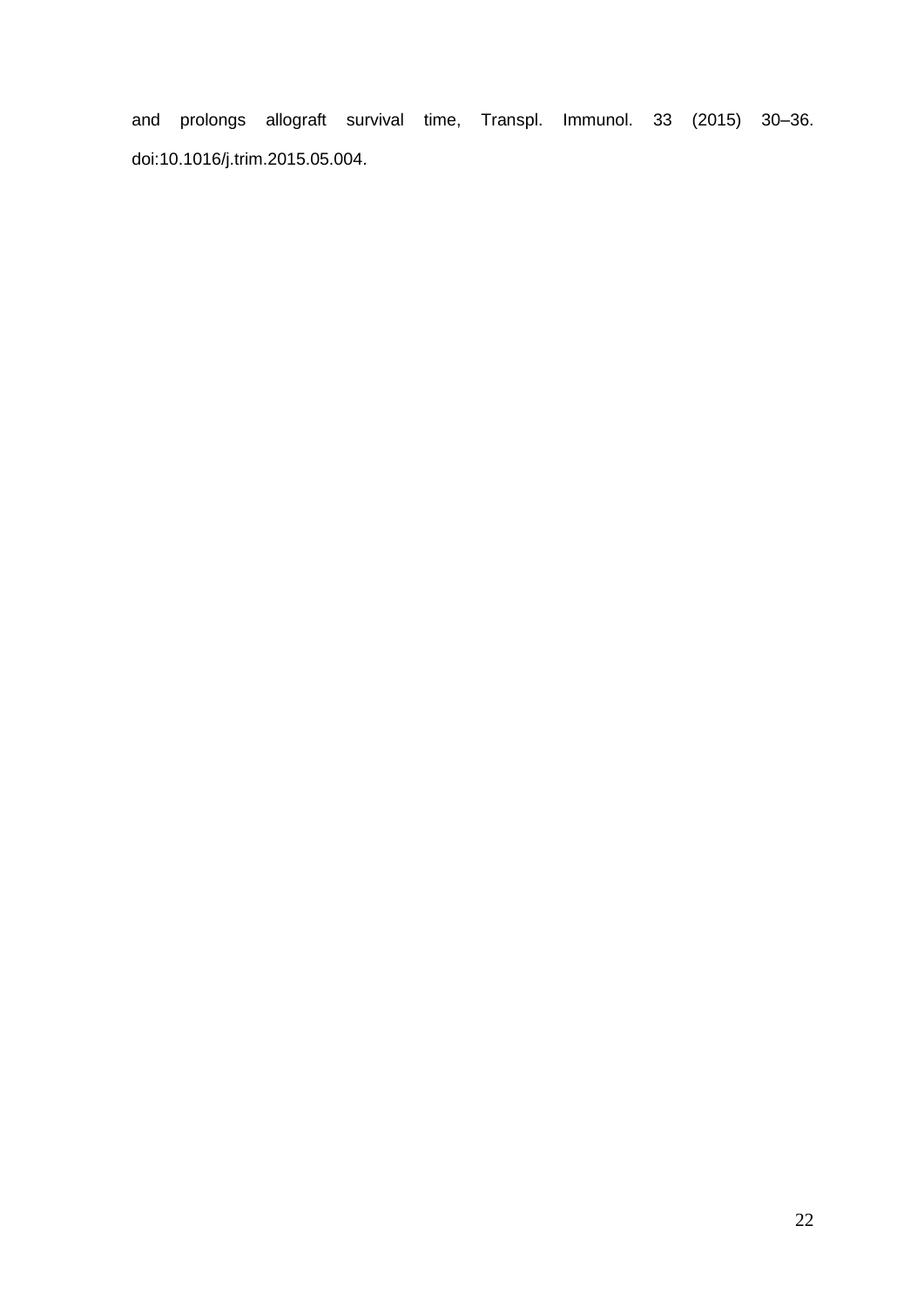## **Legends**

**Figure 1.** Arsenic trioxide (ATO) inhibits IL-1<sup>B</sup> secretion from human macrophages without impairing IL-1 $\beta$  mRNA levels. Following the isolation of peripheral blood mononuclear cells by Ficoll gradient centrifugation, human monocytes were selected by an adhesion step and then differentiated into macrophages in RPMI medium containing 50 ng/mL macrophagecolony stimulating factor for 6 days. Macrophages were left untreated (CTR) or pre-treated with ATO for 2 h before stimulation with 20 ng/mL LPS (*Escherichia coli* 055:B5, Sigma Aldrich, France) for 4 h to increase IL-1 $\beta$  mRNA expression. Next, cells were harvested (A) or cultured with 0 or 100 µg/mL silica (Si) (DQ12 mineral dust silica, DMT GMBH, Germany) for 16 h (B) to activate NLRP3 inflammasome and produce active IL-1 $\beta$  protein. At the end of the treatment, the culture media were collected and the levels of active  $IL-1\beta$  secreted in the supernatant were quantified by ELISA (Duoset ELISA development system kits, R and D system, France) (B). In (A), mRNA levels were determined by RT-qPCR using the fluorescent dye SYBR Green methodology and a CFX384 real-time PCR system (Bio-Rad). Data are presented relative to mRNA levels found in macrophages treated with LPS and arbitrarily set at the value of 1. Results in (A) and (B) are expressed as the means  $\pm$  SD of 6 independent experiments. Significant differences were evaluated using ANOVA followed by the multi-range Dunett's t test for multiple comparisons. The criterion for significance of the difference between means was  $p < 0.05$  or  $*p < 0.01$ , versus LPS (A) or LPS+Si (B).

**Figure 2.** Effects of arsenic on immune cells and their potential consequences for humans. Environmental or occupational exposure to arsenic can impact the differentiation and activation of macrophages, dendritic cells and T lymphocytes. Arsenic impairs immune cell functions by several molecular mechanisms, including the production of reactive oxygen (ROS), modulation of redox-sensitive signaling pathways controlling gene expression, induction of DNA damage, epigenetic effects (DNA methylation and histone modifications), and the inhibition of the inflammasome. Arsenic immunotoxicity may contribute to the increased incidence of respiratory infections, diarrhea, lung and skin cancers, and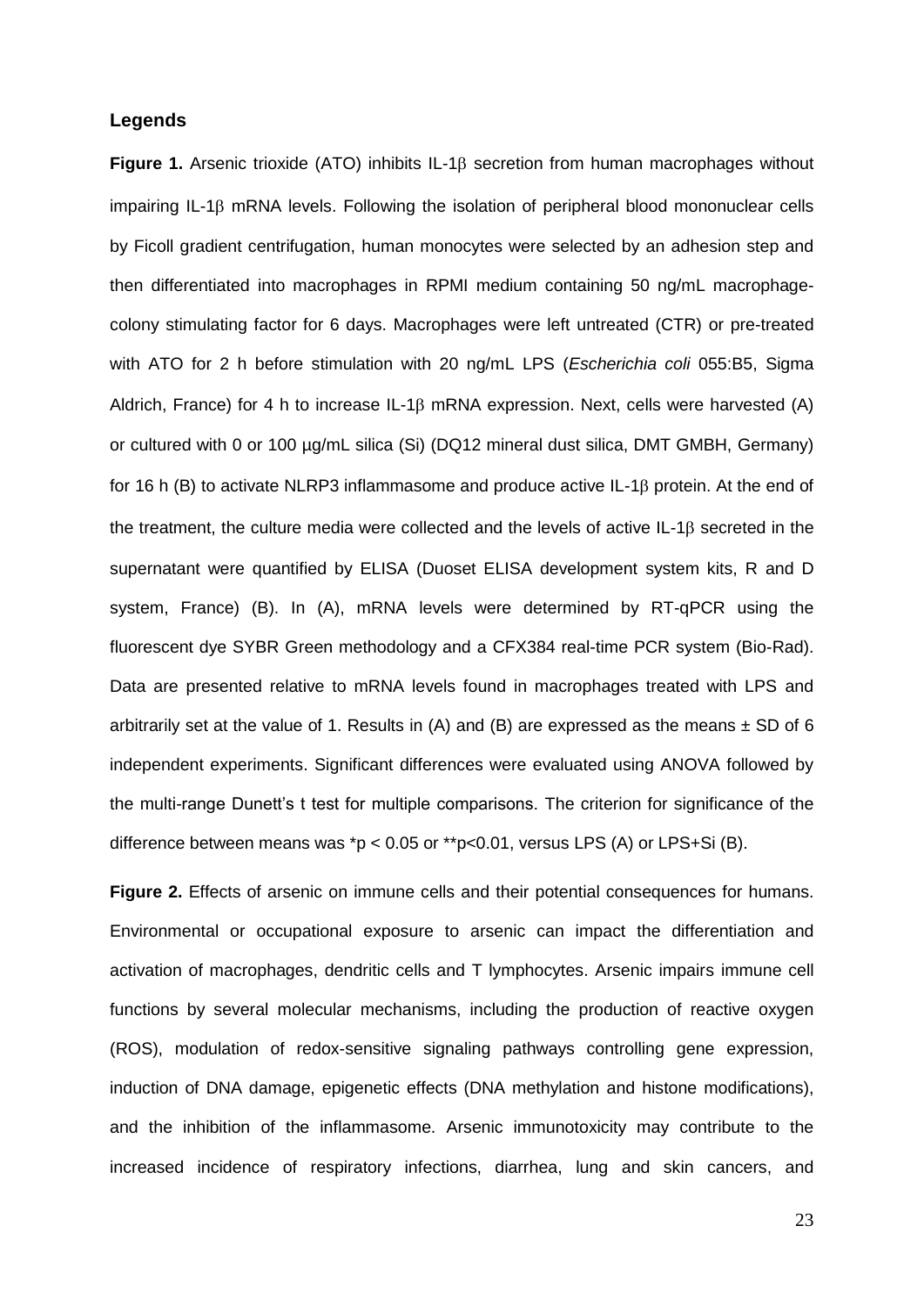atherosclerosis in environmentally exposed individuals. In contrast, experimental studies have demonstrated that the immunosuppressive effects of arsenic may counteract hyperactivity of the immune system in murine models of lupus, chronic sclerodermatous graft-versus-host disease and acute allograft rejection. Moreover, these effects may prevent NLRP3-dependent inflammation from developing in mice exposed to monosodium urate crystals. These results support the idea that arsenic may have beneficial therapeutic immunosuppressive effects for the treatment of certain human diseases.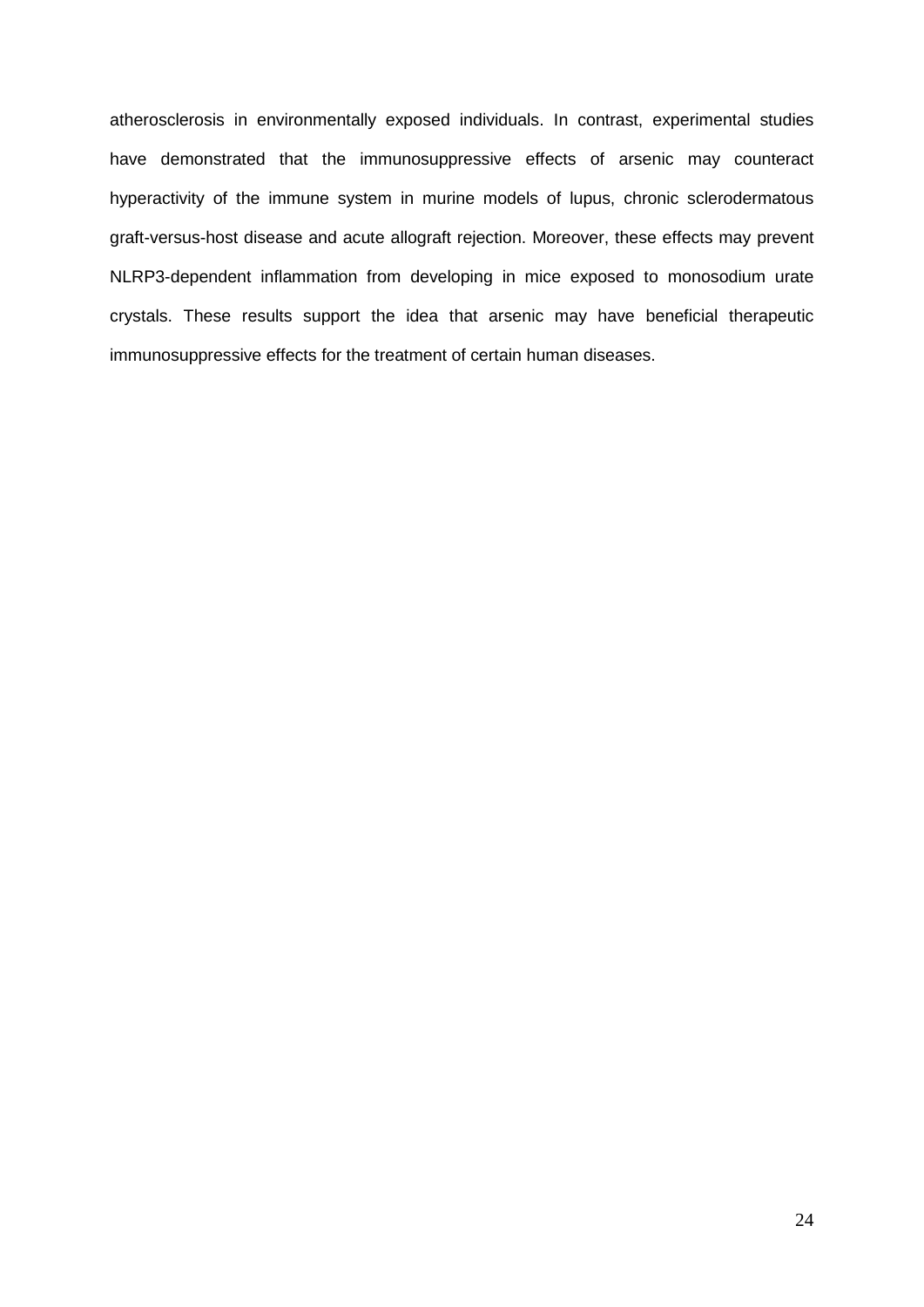